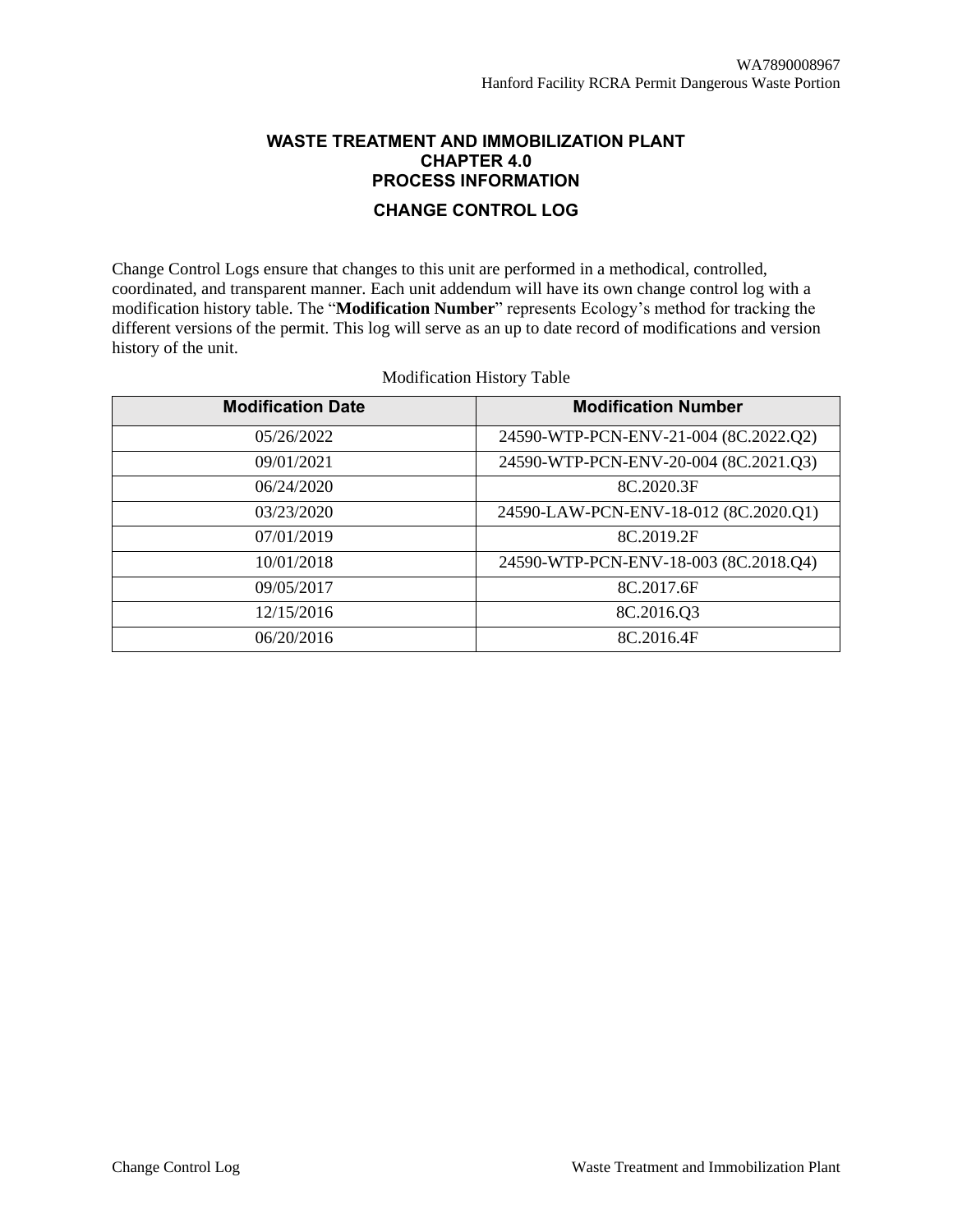This page intentionally left blank.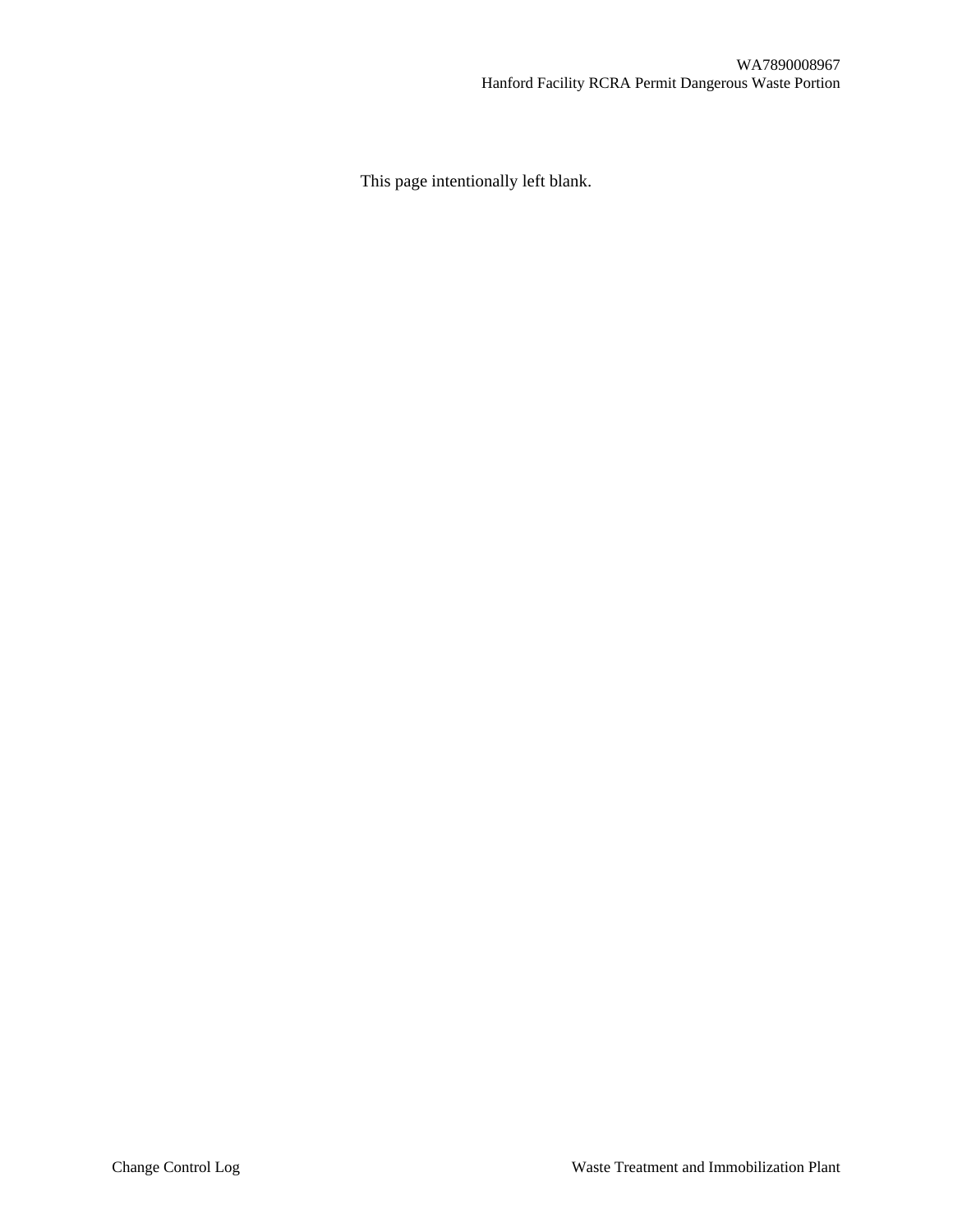| 2 | <b>WASTE TREATMENT AND IMMOBILIZATION PLANT</b> |
|---|-------------------------------------------------|
|   | <b>CHAPTER 4.0</b>                              |
| 4 | <b>PROCESS INFORMATION</b>                      |
| 5 |                                                 |
| 6 |                                                 |
|   |                                                 |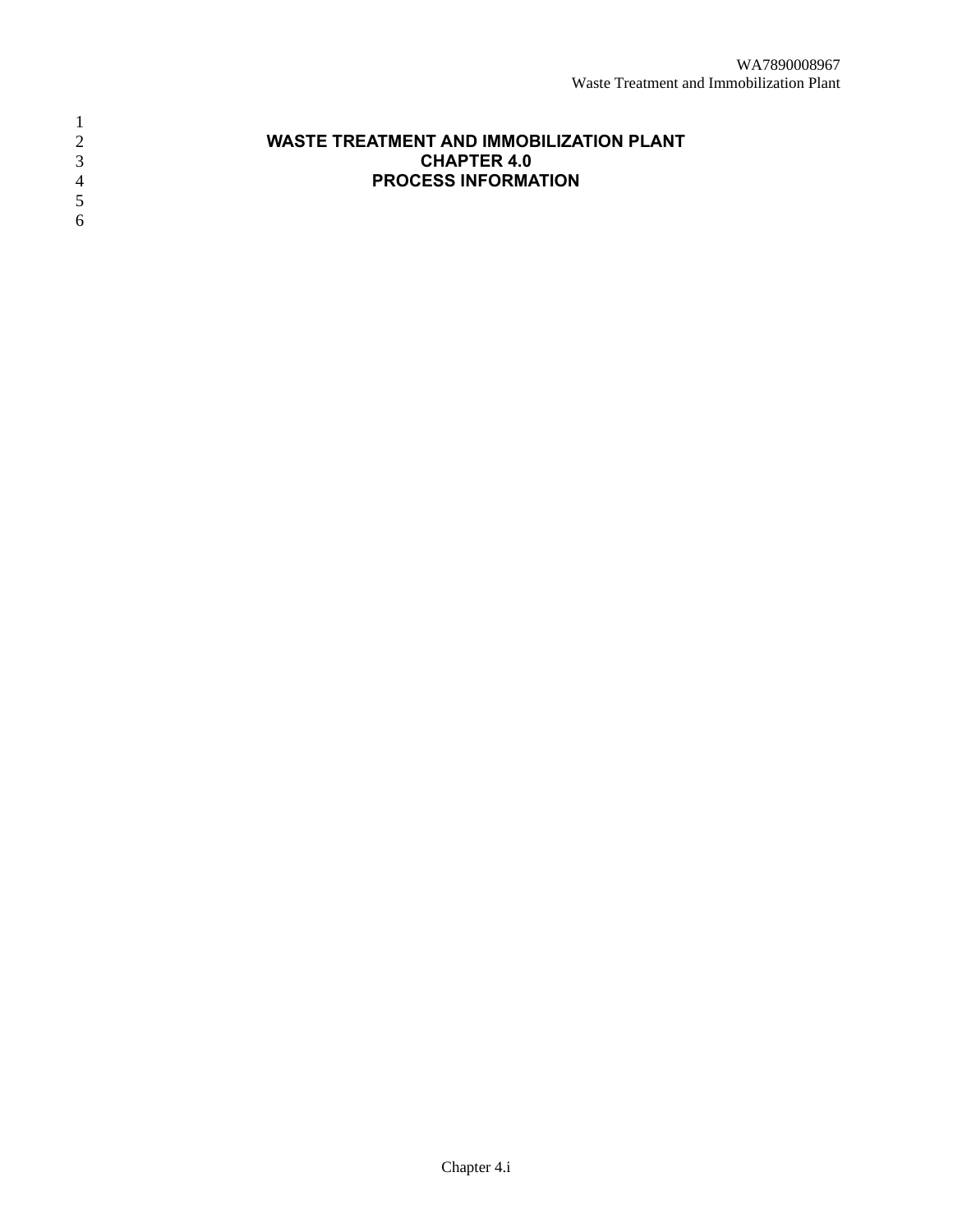This page intentionally left blank.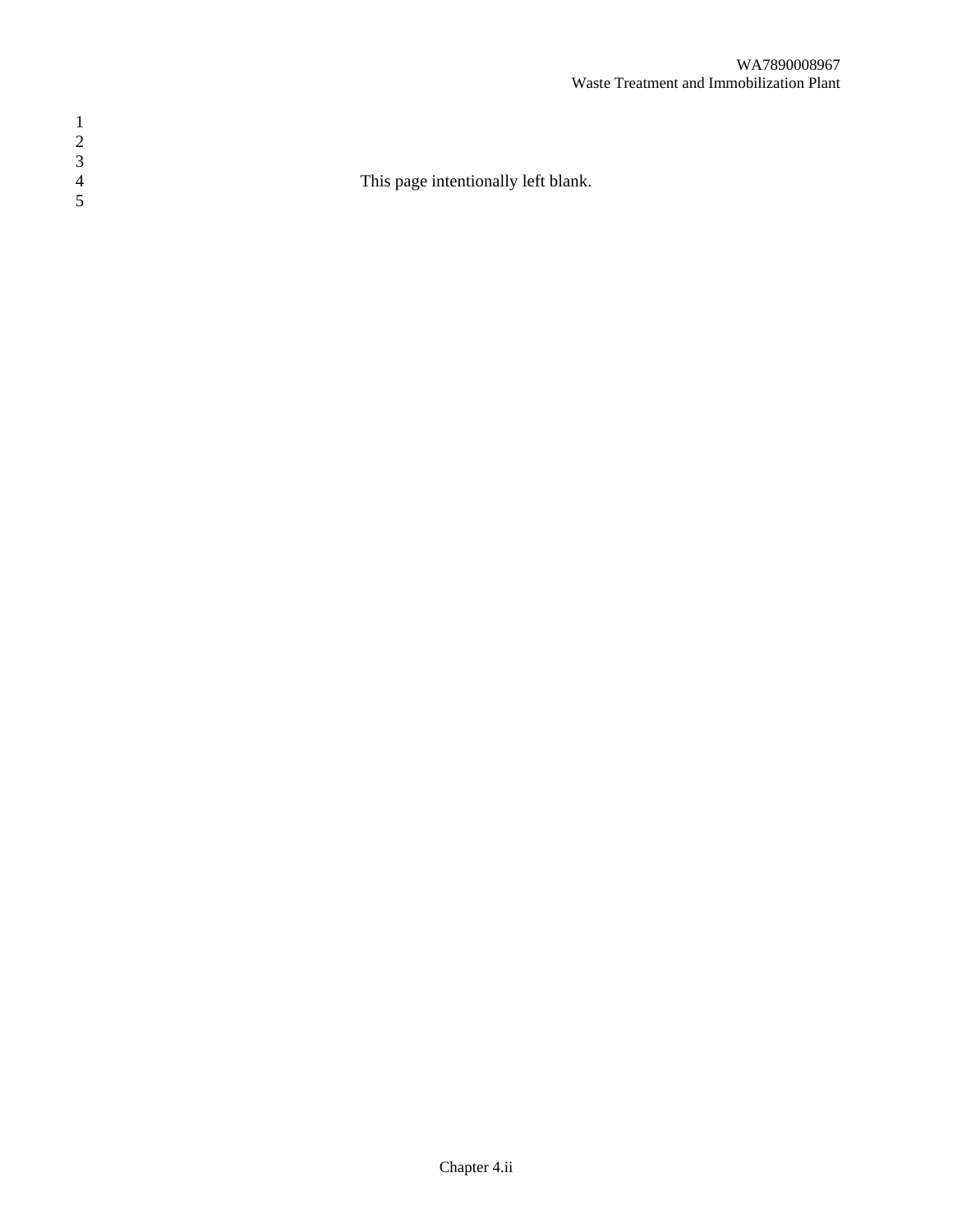| $\mathbf{1}$<br>$\mathfrak{2}$<br>3<br>$\overline{4}$ |                          | <b>CHAPTER 4.0</b><br><b>PROCESS INFORMATION</b>                               |  |  |  |
|-------------------------------------------------------|--------------------------|--------------------------------------------------------------------------------|--|--|--|
| 5<br>6                                                | <b>TABLE OF CONTENTS</b> |                                                                                |  |  |  |
| 7                                                     | 4.0                      |                                                                                |  |  |  |
| 8                                                     | 4.1                      |                                                                                |  |  |  |
| 9                                                     | 4.1.1                    |                                                                                |  |  |  |
| 10                                                    | 4.2                      |                                                                                |  |  |  |
| 11                                                    | 4.2.1                    |                                                                                |  |  |  |
| 12                                                    | 4.2.2                    |                                                                                |  |  |  |
| 13                                                    | 4.2.3                    |                                                                                |  |  |  |
| 14                                                    | 4.2.4                    |                                                                                |  |  |  |
| 15                                                    | 4.2.5                    |                                                                                |  |  |  |
| 16                                                    | 4.2.6                    |                                                                                |  |  |  |
| 17                                                    | 4.2.7                    |                                                                                |  |  |  |
| 18                                                    | 4.2.8                    |                                                                                |  |  |  |
| 19                                                    | 4.2.9                    |                                                                                |  |  |  |
| 20                                                    | 4.2.10                   | Management of Ignitable, Reactive and Incompatible Waste in Tanks  24          |  |  |  |
| 21<br>22                                              | 4.3                      | Waste Treatment Plant Miscellaneous Treatment Sub-Systems [WAC 173-303-680 and |  |  |  |
| 23                                                    | 4.3.1                    |                                                                                |  |  |  |
| 24                                                    | 4.3.2                    |                                                                                |  |  |  |
| 25                                                    | 4.3.3                    |                                                                                |  |  |  |
| 26                                                    | 4.3.4                    |                                                                                |  |  |  |
| 27                                                    | 4.3.5                    |                                                                                |  |  |  |
| 28                                                    | 4.3.6                    |                                                                                |  |  |  |
| 29                                                    | 4.3.7                    | Environmental Performance Standards for Melter Systems [WAC 173-303-680(2)] 29 |  |  |  |
| 30                                                    | 4.3.8                    |                                                                                |  |  |  |
| 31                                                    | 4.3.9                    |                                                                                |  |  |  |
| 32                                                    | 4.4                      |                                                                                |  |  |  |
| 33                                                    | 4.4.1                    |                                                                                |  |  |  |
| 34                                                    | 4.4.2                    |                                                                                |  |  |  |
| 35                                                    | 4.4.3                    |                                                                                |  |  |  |
| 36                                                    | 4.4.4                    |                                                                                |  |  |  |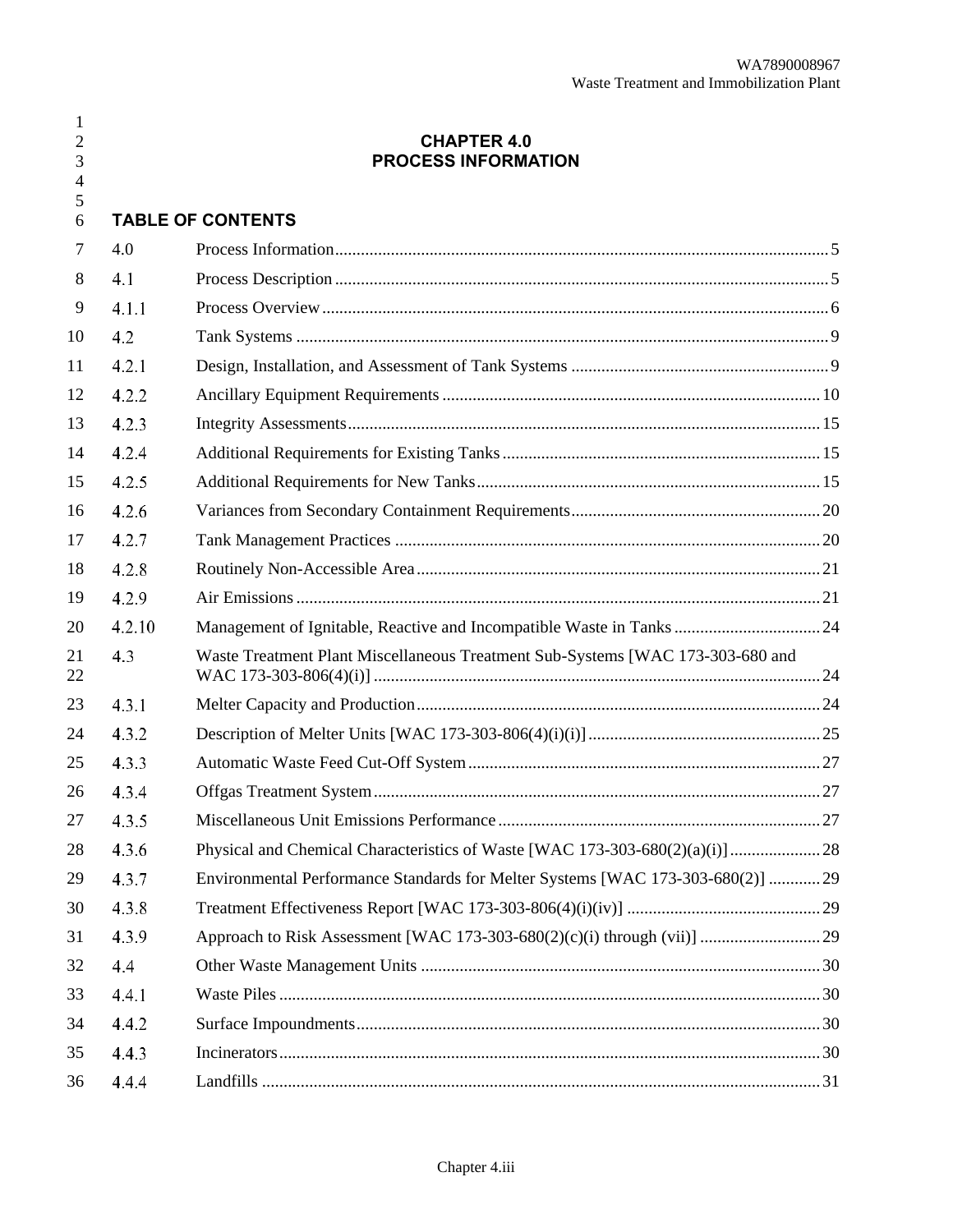### 

# **CHAPTER 4 SUBCHAPTERS TABLE OF CONTENTS**

| 8  |  |
|----|--|
| -9 |  |
| 10 |  |
| 11 |  |
| 12 |  |
| 13 |  |
| 14 |  |
| 15 |  |
| 16 |  |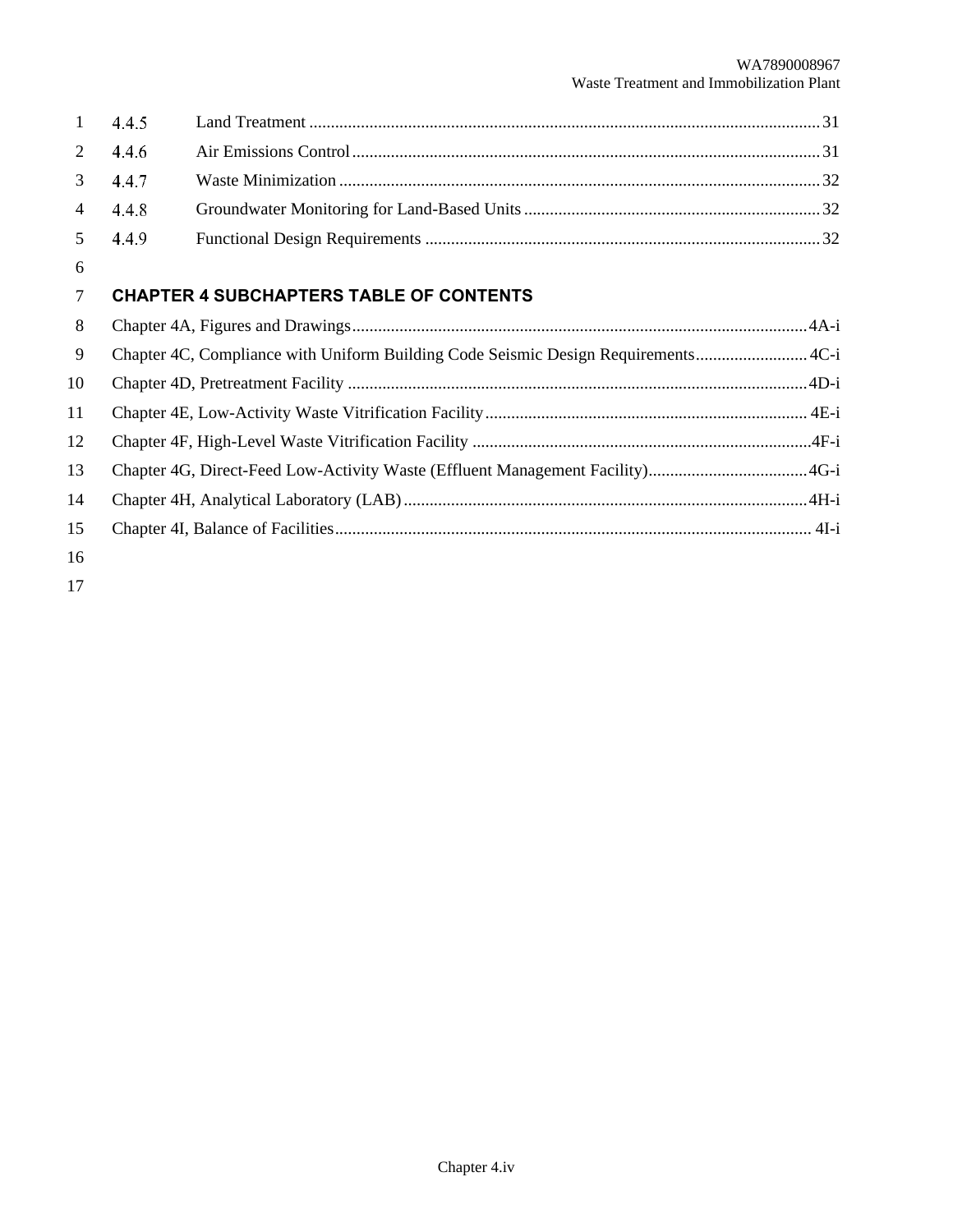### <span id="page-6-0"></span>**4.0 PROCESS INFORMATION**

#### <span id="page-6-1"></span>**4.1 Process Description**

- The Hanford Tank Waste Treatment and Immobilization Plant (WTP) is a Treatment, Storage, and
- Disposal (TSD) Facility, permitted as Operating Unit Group 10 under the Hanford Dangerous Waste
- Permit. The WTP includes six major facilities. These facilities are the Low-Activity Waste (LAW)
- Vitrification Facility, the High-Level Waste (HLW) Vitrification Facility, the Pretreatment Facility (PTF),
- the Analytical Laboratory (Lab), the Direct-Feed Low-Activity Waste (DFLAW) Effluent Management
- Facility (EMF), and the Balance of Facilities (BOF).
- The WTP manages mixed and dangerous wastes using tank systems, containment buildings, container
- storage areas, containment miscellaneous units, and miscellaneous unit systems. The floors and lower
- portions of the black cells and hot cell walls are lined with stainless steel for secondary containment.
- Black cells and hot cells are equipped with an instrumented sump or sumps for leak detection. Liquids are
- removed from the black cell sumps by steam ejectors.
- The WTP uses two separate waste process system configurations during mixed waste treatment
- operations. These configurations are the Baseline configuration, and the DFLAW configuration.

#### Baseline Configuration

- In the Baseline configuration, characterized LAW and HLW are sent directly from the Hanford Tank
- Farms to the PTF. The mixed waste is pretreated in the PTF and sent to either the HLW Vitrification
- Facility or the LAW Vitrification Facility for processing, depending on the waste characterization.
- Underground waste transfer lines allow for the transfer of waste from the Hanford Tank Farms to the
- PTF, and to and from the LAW Vitrification Facility, HLW Vitrification Facility, Lab, and other TSD
- Facilities.
- The PTF, in the Baseline configuration, uses tank systems, miscellaneous unit systems (defined in
- Operating Unit Group 10, Section III.10.G of this Permit), and containment buildings to prepare waste feed from the Hanford Tank Farms for vitrification.
- The LAW Vitrification Facility uses miscellaneous treatment unit sub-systems and equipment (defined in
- Operating Unit Group 10, Section III.10.H and III.10.I of this Permit), tank systems, and containment
- buildings to vitrify LAW feed.
- The HLW Vitrification Facility uses miscellaneous treatment unit sub-systems and equipment (defined in
- Operating Unit Group 10, Section III.10.J and III.10.K of this Permit), tank systems, containment
- buildings, and container storage areas to vitrify HLW feed.
- A tank system and a container storage area are used at the Lab. Container storage is used in the BOF for waste management activities.

#### Direct-Feed Low-Activity Waste Configuration

- In the DFLAW configuration, treated LAW from the Tank Operations Contractor (TOC) is transferred to
- the LAW Vitrification Facility via an underground waste transfer line. The DFLAW configuration
- consists of the EMF, which includes the DFLAW EMF Process System (DEP), a dedicated ventilation
- system, and dedicated utilities, and underground waste transfer lines that allow for the transfer of waste to
- and from the TOC, Lab, and other TSD Facilities. The DFLAW configuration is independent of the
- Baseline configuration, and is only used prior to PTF startup and in the event of a prolonged PTF outage.

#### Waste Management

- Waste management activities are discussed in the following sections and in Chapter 4D for the PTF,
- Chapter 4E for the LAW Vitrification Facility, Chapter 4F for the HLW Vitrification Facility, Chapter 4G
- for the EMF, Chapter 4H for the Lab, and Chapter 4I for the BOF.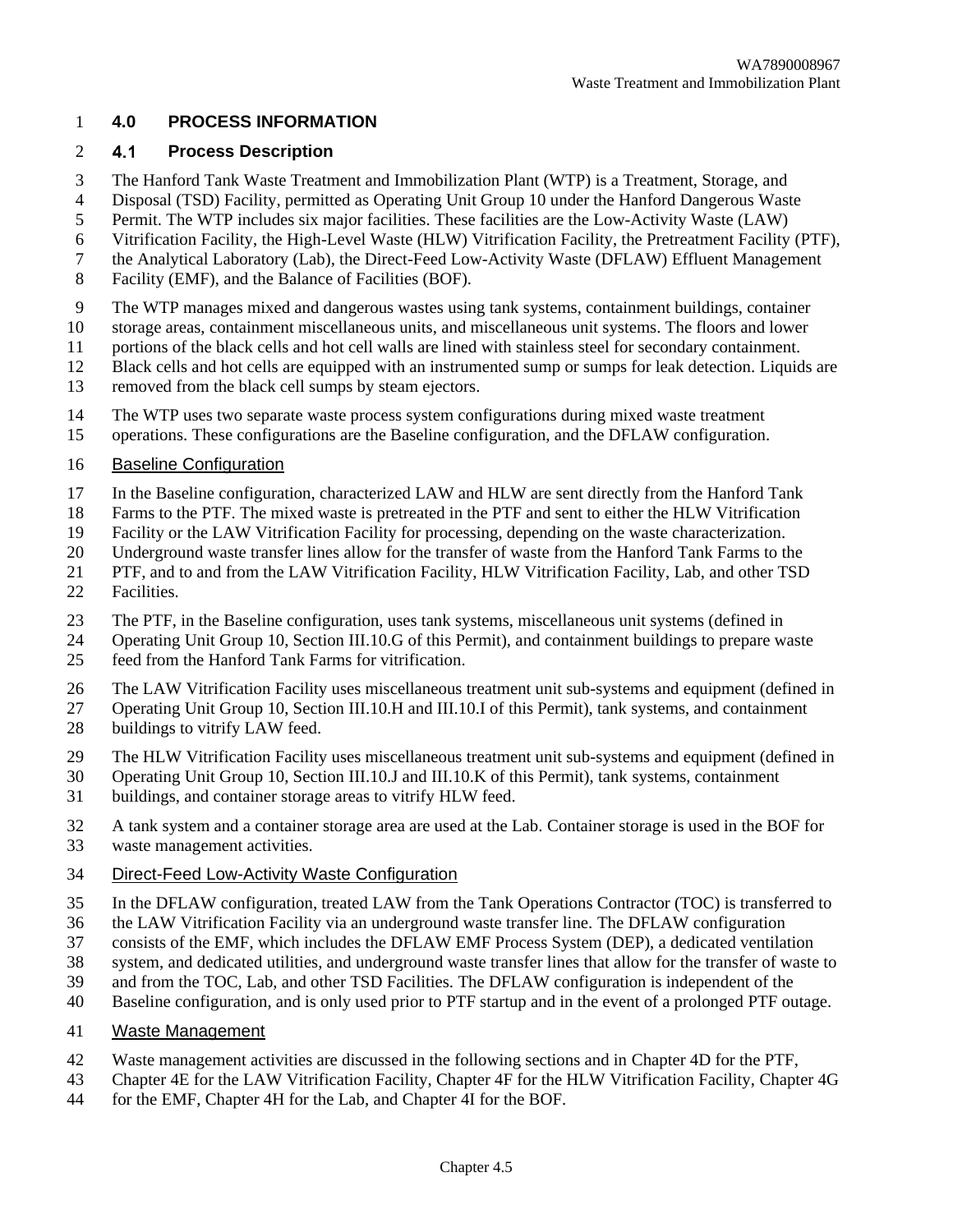#### Integrated Control Network

- WTP operates an Integrated Control Network (ICN). The ICN provides a real-time control and data
- acquisition system platform responsible for the operation and control, and alarm management, of WTP
- processes during normal operating conditions. The ICN integrates the WTP control systems, such as the
- Process Control System (PCJ), the Mechanical Handling Control System (MHJ), and the Autosampling

Control System (ASJ). The ICN includes network hardware devices (switches and routers), linking

- devices, computer servers, operating consoles and workstations, local operator interfaces, panels,
- enclosures, and an operating system software platform.
- The WTP control systems serve as the controller logic that generate control outputs to the WTP
- processes, including mechanical handling, autosampling, and ventilation. The control systems conduct
- various functions, including:
- 12 Monitoring and/or controlling the electrical services.
- Monitoring environmental and stack discharge equipment.
- Controlling non-safety services and utilities.
- The control systems send data to the ICN where it is passed to the plant information network. The plant
- information network is a network designed to store plant operating system data and information
- applicable to the WTP Dangerous Waste Permit (DWP). The following are examples of the plant information network capabilities:
- Capture and store information related to WTP DWP sample requests, sample statuses, and sample results.
- Capture and store information related to the tracking of dangerous/mixed waste containers throughout the facilities, from point of generation to off-site shipment; including containers located in permitted container storage areas, containment miscellaneous units, central accumulation areas, and satellite accumulation areas.
- More information on the ICN and plant information network will be provided prior to the initial receipt of dangerous and/or mixed waste, as required in WTP DWP Permit Condition III.10.D.10.c.v.

### <span id="page-7-0"></span>**4.1.1 Process Overview**

- In the DFLAW configuration, waste from the Hanford TOC is processed to meet contractual requirements
- for transfer of waste directly to the LAW Vitrification Facility. After sampling the waste stream, and
- confirmation by the WTP that it meets LAW waste acceptance criteria, it is then pumped directly to the
- LAW Vitrification Facility.
- In the Baseline configuration, the WTP will store and treat waste feed from the Hanford Tank Farms in
- the PTF. The PTF will separate the waste into two feed streams for the LAW and HLW Vitrification
- facilities. Feed from the Hanford Tank Farms is expected to be of four major waste feed types, or waste
- feed Envelopes A, B, C, and D. For the DFLAW configuration, waste feed will come from waste feed
- Envelope E. These waste feed envelopes are described as follows:
- **Envelope A**. This waste feed envelope will contain cesium at concentrations high enough to warrant removal of these radionuclides during pretreatment, to ensure that the Immobilized Low-Activity Waste (ILAW) glass will meet applicable requirements.
- **Envelope B**. This waste feed envelope will contain higher concentrations of cesium than Envelope A. Cesium must be removed to comply with the ILAW specifications. This envelope may also contain concentrations of chlorine, chromium, fluorine, phosphates, and sulfates that are higher than those found in Envelope A, which may limit the waste incorporation rate into the glass.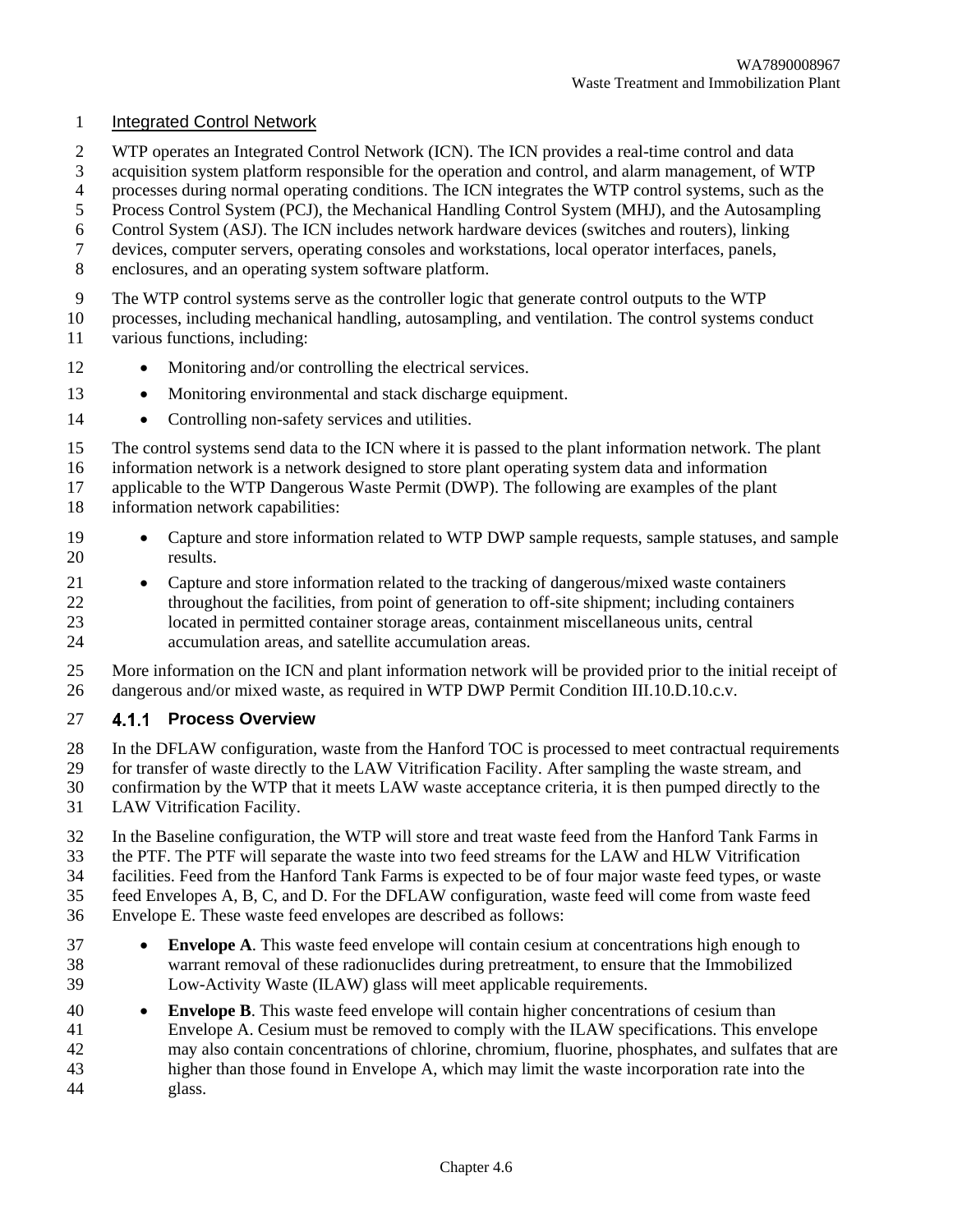- **Envelope C**. This waste feed envelope will contain organic compounds containing complexed strontium and transuranics (TRU) that will require removal in a processing step unique to this waste envelope. As with Envelopes A and B, cesium will also require removal in the pretreatment process to ensure that ILAW glass meets applicable requirements.
- **Envelope D.** HLW feed will be in the form of a slurry containing approximately 10 to 200 grams of unwashed solids per liter. The liquid fraction of the slurry will be separated from the solids and classified as Envelope A, B, or C waste. The solid fraction will be Envelope D waste.
- **Envelope E**. Direct feed from LAW Pretreatment System, with a nominal sodium concentration of 5 to 8 molar.
- The WTP treatment processes are designed to immobilize the waste constituents in a glass matrix by
- vitrification and to treat the offgas from the processes to a level that protects human health and the environment.
- Secondary waste streams (e.g., dangerous and/or mixed waste) are characterized and recycled into the
- treatment process, transported to permitted TSD facilities located on the Hanford Site, or transported
- off-site, as appropriate.
- Nonradioactive dangerous waste is also generated by laboratory and maintenance activities. This waste is
- managed at the WTP until it can be transferred to an off-site TSD unit. There are six primary components
- of the WTP: PTF, LAW Vitrification Facility, HLW Vitrification Facility, EMF, the Lab, and the
- supporting BOF systems and utilities. The following discussion presents an overview of these waste
- treatment processes and BOF systems at the WTP. Figure 4A-1 in Chapter 4A presents a simplified
- process flow diagram of the WTP treatment processes.

#### Pretreatment

- In the Baseline configuration, waste feed is stored and subsequently treated in the PTF prior to
- vitrification. The processes in the PTF conditions the waste feed and removes cesium, strontium, TRU
- compounds, and entrained solids from the LAW fraction. The waste feed is also processed through
- ultrafiltration to separate the solids.
- There are four types of waste management units in the PTF:
- Container storage areas.
- Tank systems.
- Containment buildings.
- Miscellaneous unit systems.

 The structure of the PTF is supported by a reinforced concrete foundation. The superstructure is made of structural steelwork with a metal roof. Typically, the process cells within the PTF are constructed of reinforced concrete. Secondary containment is provided as required for tank systems and miscellaneous unit systems managing dangerous or mixed waste. Secondary containment consists of either stainless steel liners or special protective coatings. Table 4D-3 in Chapter 4D provides information on secondary containment. Figure 4A-2 and 4A-2A in Chapter 4A present simplified process flow diagrams of the pretreatment processes.

- Low-Activity Waste Vitrification Facility
- The LAW Vitrification Facility houses the vitrification systems for production of the ILAW. Three types of waste management units are located in the LAW Vitrification Facility, as follows:
- Containment miscellaneous units.
- Tank systems.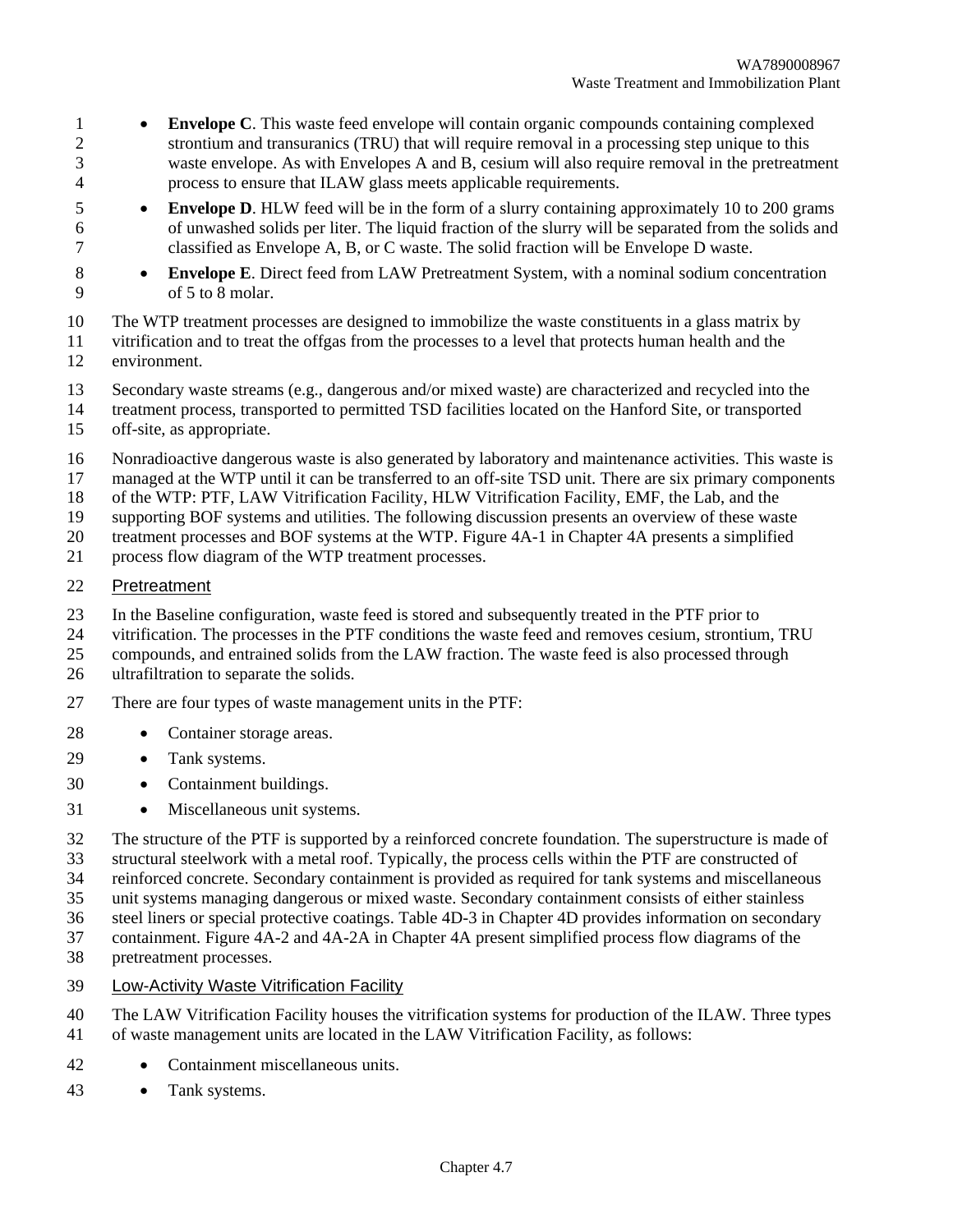- Miscellaneous treatment unit sub-systems and equipment.
- The LAW Vitrification Facility is constructed of reinforced concrete and structural steelwork. The
- below-grade portion of the building structure is made of reinforced concrete, and the superstructure is
- made of reinforced concrete and structural steelwork with a metal roof. The LAW Vitrification Facility
- structure is supported by a reinforced concrete mat foundation.
- Secondary containment is provided as required for tank systems and miscellaneous unit sub-systems and equipment managing dangerous or mixed waste. Secondary containment consists of either stainless steel
- liners or protective coatings. Table 4E-4 in Chapter 4E provides information on secondary containment.
- Figure 4A-3 in Chapter 4A presents a simplified process flow diagram of the LAW Vitrification Facility
- treatment processes.

#### High-Level Waste Vitrification Facility

- The HLW Vitrification Facility houses the vitrification systems for producing Immobilized High-Level
- Waste (IHLW). Four types of waste management units are located in the HLW Vitrification Facility, as follows:
- Container storage areas.
- Tank systems.
- 17 Containment buildings.
- Miscellaneous treatment sub-systems and equipment.
- The HLW Vitrification Facility is constructed of reinforced concrete and structural steelwork. The lower
- elevations of the building structure are reinforced concrete construction, and the upper elevations made of
- structural steelwork with a metal roof. The HLW Vitrification Facility structure is supported by a
- reinforced concrete mat foundation. Secondary containment is provided as required for tank systems and
- miscellaneous unit sub-systems and equipment managing dangerous or mixed waste. Secondary
- containment consists of either stainless steel liner or protective coating. Table 4F-3 in Chapter 4F
- provides information on secondary containment. Figure 4A-4 in Chapter 4A presents a simplified process
- flow diagram of the HLW Vitrification Facility treatment processes.

#### 27 Direct Feed Low-Activity Waste Effluent Management Facility

- The EMF consists of four primary buildings: the LAW Effluent Process Building, the LAW Effluent
- Drain Tank Building, the LAW Effluent Electrical Building, and the LAW Effluent Utility Building. The
- EMF contains an evaporator system, nine major process vessels, two supporting reagent product storage
- tanks, Heating, Ventilation, and Air Conditioning (HVAC) equipment, and electrical utilities. The
- buildings are constructed of reinforced concrete and structural steelwork with a metal roof. The EMF
- structures are supported by a reinforced concrete mat foundation.
- The EMF is designed with a minimum of a 48-hour effluent storage capacity, and includes underground
- waste transfer lines to transfer waste to and from the LAW Vitrification Facility, Lab, and other TSD
- Facilities. Secondary wastes generated by the EMF are managed as described in Chapter 4G.1
- There are two types of waste management units in the EMF:
- Tank systems.
- Miscellaneous unit systems.
- Secondary containment is provided as required for tank systems managing dangerous or mixed waste.
- Secondary containment consists of either stainless steel liner or protective coating. Table 4G-3 in
- Chapter 4G provides information on secondary containment.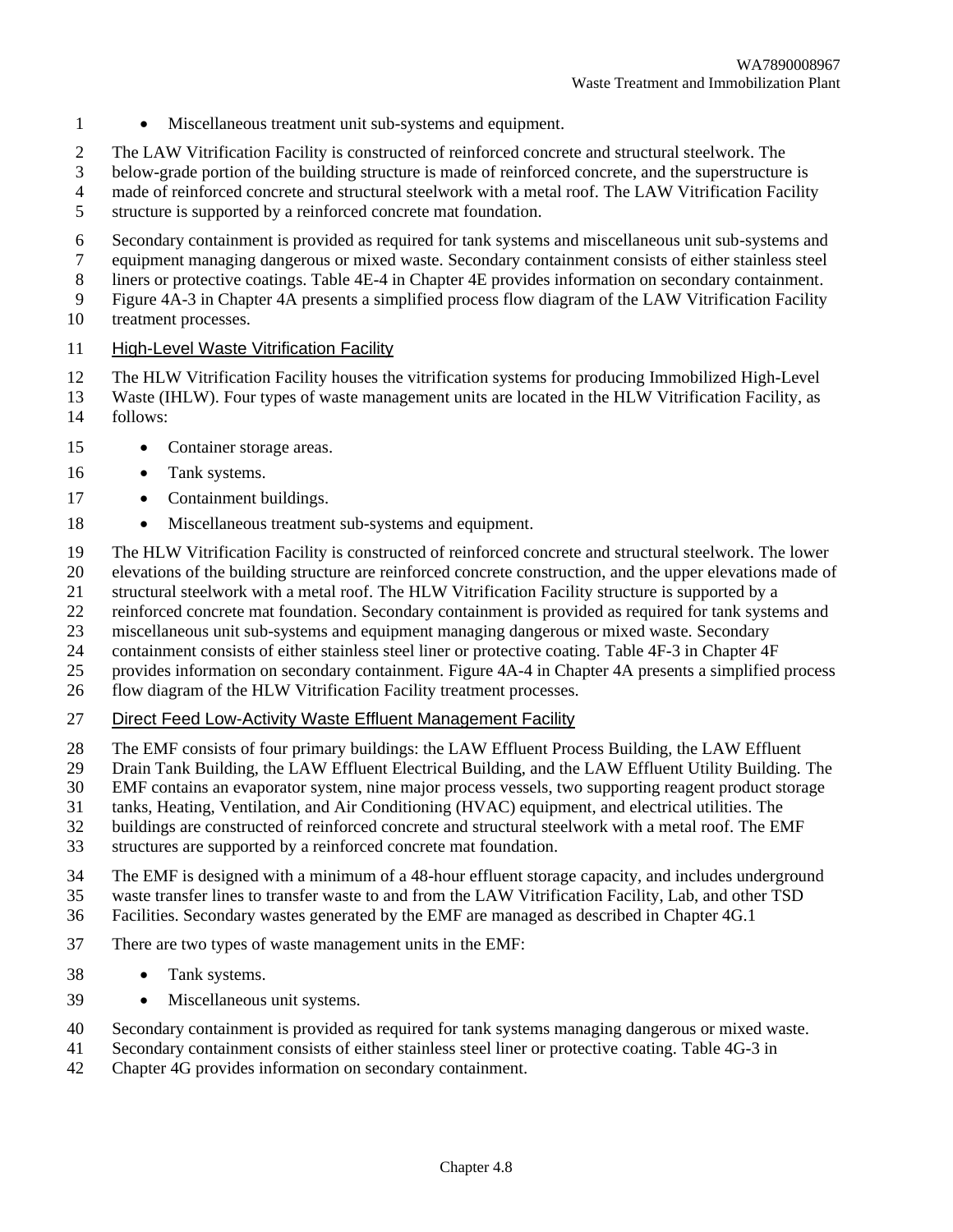### 1 Analytical Laboratory

 The Lab houses the hot cells, laboratories, and systems for analyzing process samples and managing regulatory compliance samples. Two types of waste management units are located in the Lab:

- Container storage areas.
- Tank systems.
- The Lab is constructed of reinforced concrete, structural steelwork, and a metal roof. The below-grade
- portions of the building structure are constructed of reinforced concrete. The Lab structure is supported by
- a reinforced concrete mat foundation. Secondary containment is provided as required for tank systems
- managing dangerous or mixed waste. Secondary containment consists of either stainless steel liner or
- protective coating. Table 4H-2 in Chapter 4H provides information on secondary containment.

#### Balance of Facilities

- The BOF includes support systems and utilities required for the waste treatment processes within the
- PTF, LAW Vitrification Facility, HLW Vitrification Facility, EMF, and the Lab. BOF support systems
- and utilities include, but are not limited to, heating and cooling, process steam, process water, chilled
- water, primary and secondary power supplies, and compressed air. The BOF also includes the Glass
- Former Reagent system (GFR) that supplies glass former reagents to the LAW and HLW Vitrification
- facilities. Regulated waste management units within the BOF include:
- 18 HLW Failed Melter Storage Facility.
- 19 WTP Waste Storage Area.
- 20 Transportation Staging Area.

#### <span id="page-10-0"></span>**Tank Systems**

This section contains descriptive information for each tank system used for managing mixed waste. The

- term "tank systems" refers to mixed waste storage or treatment tanks, including primary containment sumps, and their associated ancillary equipment and containment systems. Figures and permit drawings
- depicting design features of tank systems are found in DWP Operating Unit Group 10.
- The following text uses the terms "vessel" and "tank." The term "vessel" is an engineering term and
- denotes more robust construction than a typical mixed waste storage or treatment tank. The term "vessel"
- is included due to the use of the term in the American Society of Mechanical Engineers (ASME) codes
- and specifications that are followed for most tank construction at the WTP.

## <span id="page-10-1"></span>**Design, Installation, and Assessment of Tank Systems**

- This section describes the attributes of tank systems containing mixed waste. Tanks and ancillary
- equipment containing only additives or reagents, such as glass-forming chemicals, precipitation reagents,
- or unused resin, are not regulated under the Resource Conservation and Recovery Act (RCRA) or the
- Washington State Dangerous Waste Program, and are therefore not included.
- Tank systems containing mixed waste are designed to comply with worst-case scenarios, such as extreme
- pH, temperature, and pressure conditions. The WTP is entirely new construction, and there are no
- "existing tanks" in the plant.
- Tank systems, with the exception of the two outside tanks at the PTF and the eight outside vessels at the
- EMF, are located indoors and within process cells, process rooms, or caves with controlled access.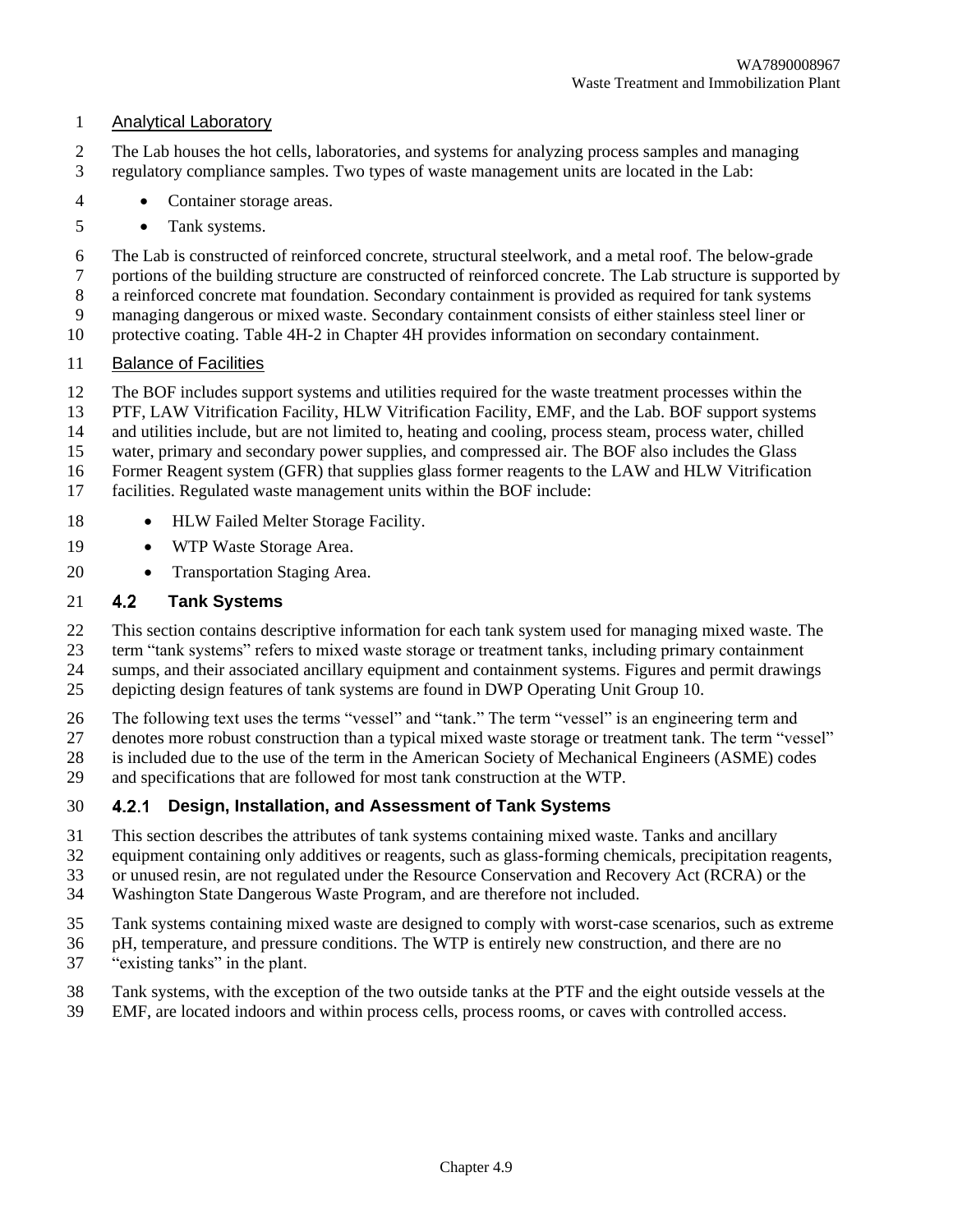### **Design Requirements**

#### Tanks

- The mixed waste tanks at the WTP are designed, at a minimum, to *Boiler and Pressure Vessel Code*
- (ASME 2000), the American Petroleum Institute (API) codes, or other appropriate design codes and will
- be operated under atmospheric pressure conditions. Tank integrity is reinforced by additional
- requirements of the tank group and seismic category assignment to each tank.
- The vessels are designed for seismic loading in accordance with the Uniform Building Code (UBC) 8 standard for Zone 2B (UBC 1997).
- The codes and standards that are followed for design, construction, and inspection for the tanks are identified below, as applicable:
- ANSI American National Standards Institute.
- 12 API American Petroleum Institute.
- ASME American Society of Mechanical Engineers.
- ASNT American Society of Non-Destructive Testing.
- ASTM American Society for Testing and Materials.
- NACE National Association of Corrosion Engineers.
- NBBPVI The National Board of Boilers and Pressure Vessel Inspectors.
- OSHA Occupational Safety and Health Administration.
- 19 PFI Pipe Fabrication Institute.
- 20 UBC Uniform Building Code.

#### Piping and Pipe Support Design

The design code of the WTP piping and pipe supports is ASME B31.3 Code (ASME 1996), as well as the

- United States Department of Energy (DOE) seismic requirements. In compliance with DOE seismic
- requirements (DOE 1996), response spectrum method, or UBC (UBC 1997) static method is used for the
- seismic analysis of the piping systems.

#### **Physical Information for Tanks**

- Tables in Chapters 4D, 4E, 4F, 4G, and 4H list current tank design information (capacity, materials of construction, and dimensions). The tank systems are grouped by plant and process system.
- Tank operation is generally automated. However, operator intervention can be used when human
- decisions or approval are required for initiation and termination of a process operation. Descriptions of
- tank system operation for major WTP process systems are identified in Chapters 4D, 4E, 4F, 4G, and 4H.

#### <span id="page-11-0"></span>**Ancillary Equipment Requirements**

Information concerning ancillary equipment is provided in the following subsections.

#### **Transfer or Pressure Control Devices**

- Several fluid transfer devices are used in the WTP. These devices include mechanical pumps, reverse
- flow diverters, and steam ejectors. Breakpots and seal pots, although not fluid transfer devices, are an
- important component of vessel operations. These components are discussed in the following sections.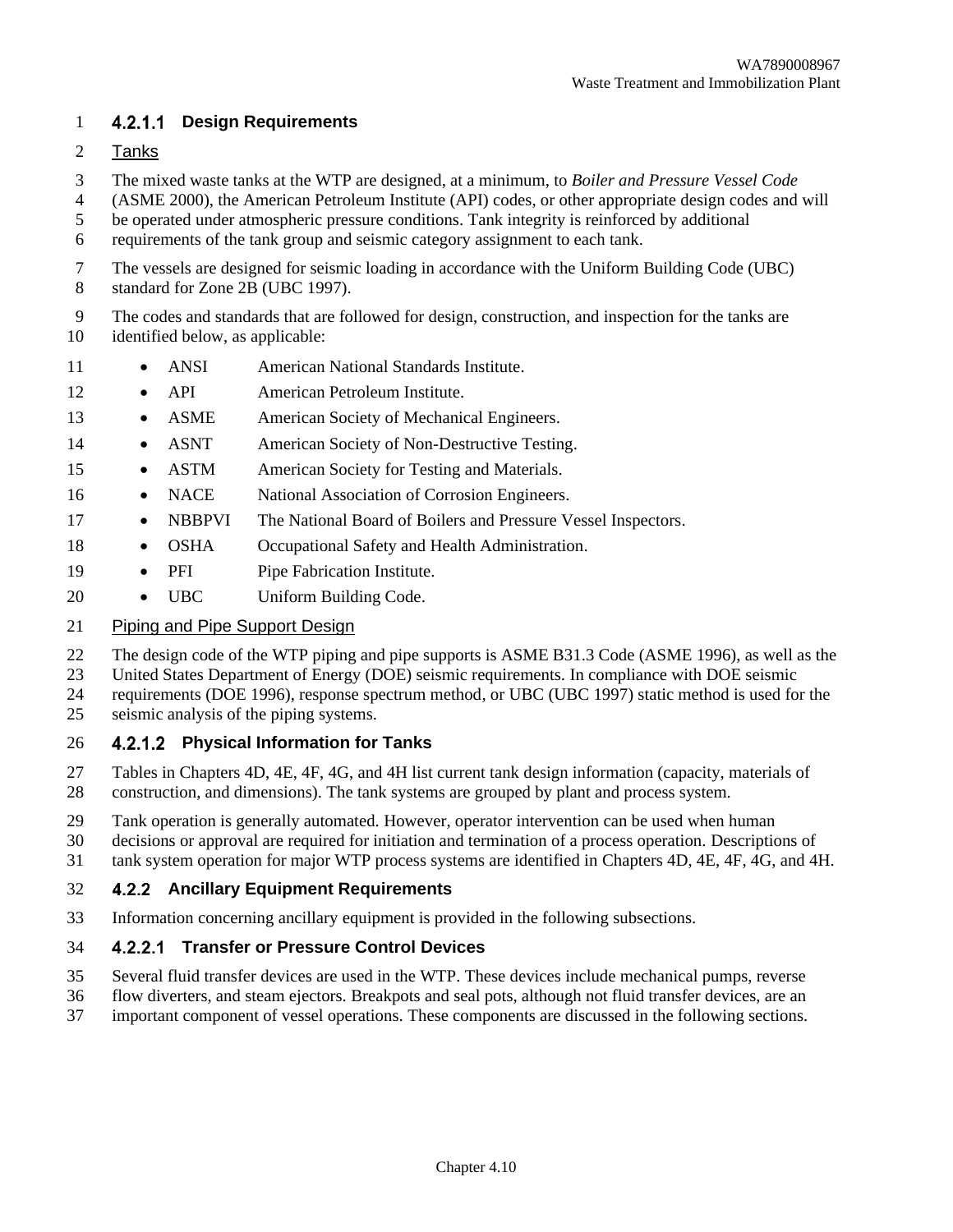### Mechanical Pumps

- Mechanical pumps are used for operations that require high-flow pumps (such as through the evaporator
- circuits) or high-pressure head pumps (such as for pumping a waste stream through ultrafiltration
- circuits). Mechanical pumps are located in process cells, process rooms, or caves. In general, mechanical
- pumps are repaired in place, or removed to a maintenance area. However, remotely maintained pumps are
- used in areas where maintenance activities would result in a significant radiation dose to the operators.
- For normal process operating sequences, mechanical pumps and associated valves are controlled by the
- process control system. In systems where off-normal conditions require pump shutdown, the design
- includes an alarm mechanism that also trips the transfer device. The pump system is designed to allow for
- the drainage of liquid from the pump, and for the introduction of flush liquids at the end of transfers to
- reduce residual contamination.

#### Reverse Flow Diverters

- Reverse flow diverters provide for the maintenance-free pulsed or metered transfer of liquids or slurries
- throughout the treatment process. A reverse flow diverter does not need to be fully submerged in order to
- remove the contents of a vessel, and it maintains a small and predictable volume of tank contents
- following its use. Operation of the reverse flow diverter is cyclical, following timed phases: suction
- phase, drive phase, and blowdown. The following paragraphs describe a typical reverse flow diverter
- system arrangement.
- **Suction phase**: In the suction phase, the secondary automatic valve A is open, admitting air to the suction
- 20 jet pump. Valve B is shut and liquid is drawn from the supply tank through the reverse flow diverter and
- into the charge vessel. The suction ejector is designed so that it cannot produce a vacuum capable of
- lifting liquid higher than a certain valve known as the "suction lift." After a short time, the liquid reaches
- this "suction lift" height and stops, then valve A is shut.
- **Drive phase**: When valve A is shut, valve B is opened, admitting air to the drive nozzle. Air passes
- through the nozzle and pressurizes the charge vessel. Liquid is forced across the reverse flow diverter and
- into the delivery pipe. The delivery pipe is quickly filled with liquid that flows into the delivery vessel.
- **Blowdown phase**: When the charge vessel is nearly empty, valve B is shut; no air is supplied to either jet pump. The compressed air in the charge vessel passes back through the paired jet pumps, down the vent
- 29 pipe, and into vessel vent system.
- Shortly after blowdown begins, the pressure in the charge vessel falls below the delivery head, and the flow of liquid into the delivery vessel is halted.
- The liquid in the delivery vessel then falls back down the pipe, across the reverse flow diverter, and into
- the charge vessel. After a short time, the pressure in the charge vessel falls to zero (gauge). The cycle is
- now complete.

#### Steam Ejectors

- Steam ejectors are used to transfer process liquids, or to reduce the operating pressure of a system by gas
- removal. They empty liquid from vessels by means of suction lift, using a simple control system.
- An automated control valve supplies high-pressure steam to the steam ejector. This steam accelerates
- through a nozzle, creating a differential pressure along a submerged suction leg within the vessel. The
- pressure then forces the liquid up the suction pipe. This effect is known as striking. The steam then
- conveys the liquid to the destination vessel, normally via a breakpot. Control is established using liquid
- level instrumentation in the vessel being emptied, and using a temperature indicator, such as a
- thermocouple, within the breakpot.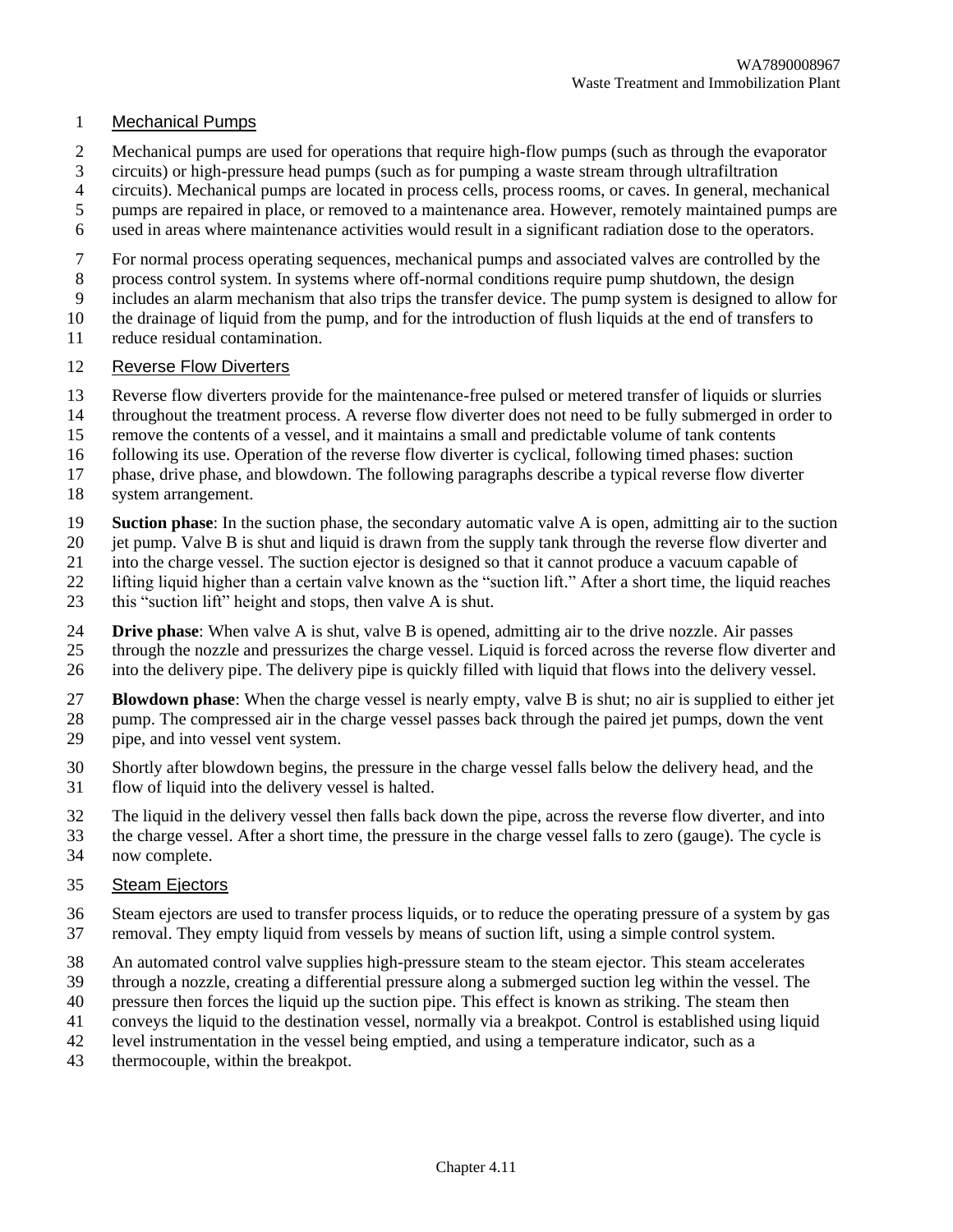### Seal Pots

- A seal pot is a type of hydraulic seal. A hydraulic seal is used primarily to maintain a separation between
- vessel vent or offgas systems for feed and receipt vessels. This separation is necessary to prevent
- migration of airborne contamination between the vessels. Without the seal, airflow could occur due to the
- different pressures in the vent systems. The seal is a slug of liquid in the interconnecting pipe work that
- remains after each liquid transfer is completed, blocking airflow between vessels.
- The seal can be provided by constructing a simple "U" shape in the piping. Different piping arrangements
- are used for different purposes. A seal pot is a small vessel with one (inlet or outlet) pipe submerged in
- the liquid slug in the lower part of the pot, while the other pipe terminates in the top of the pot, above the
- static liquid level. The pot may be provided with a level indicator or alarm, if necessary, to ensure
- adequate liquid level. Periodic liquid additions may be needed to maintain the seal, especially if the
- pipeline is infrequently used.

#### Breakpots

- The main function of the breakpot is to reduce the amount of mixed waste material entrained into the
- vessel ventilation system. Breakpots are provided on transfer lines that use steam ejectors for moving
- liquids by pressure flow. These types of transfers create the potential for air entrainment of mixed waste
- contamination. Breakpots function to convert steam from pressure flow to liquid gravity flow, thereby
- reducing both the effluent loading on the downstream vessel ventilation treatment system and the mixed
- waste contamination levels in the vessel vent ductwork. Breakpots also serve a secondary purpose by
- providing a siphon break for other transfer systems where siphoning could occur.
- Breakpots are typically placed at a high point in the discharge line from the steam ejector. Liquid is
- pumped into the breakpot through an inlet nozzle in its wall. The incoming liquid is directed towards a
- baffle. Within the baffle, noncondensed steam and gases disengage. The breakpot is self-draining; the
- liquid drains through the breakpot discharge pipe to the destination vessel.
- A packed bed where disentrainment of the gas stream occurs is located above the inlet nozzle(s). The
- exiting gas from the packed section passes into the vessel ventilation system. The packed bed can be
- washed periodically using a wash ring permanently installed above the packed bed.

### **Bulges**

- Bulges allow hands-on maintenance of equipment after process fluids are flushed from the bulge piping
- and components. Bulges provide shielding to personnel during process operation and allow vulnerable or
- failure prone components to be located outside the process environment. The cell wall provides shielding
- between the cell and the bulge interior. The bulge includes shielding and contamination control as needed,
- depending on the process fluid within the bulge piping.
- A typical bulge consists of a metal frame attached to the outside wall of a process cell; the frame is used
- to support the piping and components as well as the shielding plates (usually steel), which are bolted to
- the frame. Bulges provide secondary containment for DWP ancillary equipment inside the bulge.
- The ancillary equipment located inside the bulges are provided with leak detection or the bulge is
- provided with a drain line that flows to a sump equipped with leak detection. Leak detection can be
- provided internal to the bulge or in the sump associated with bulge drain line.
- There are two classifications of bulges used at the WTP. One is a "process" bulge; the other is a "service"
- bulge. The process bulge contains valves, pumps, piping, etc. The service bulge contains valves used to
- transfer reagents, steam, etc., to the in-cell process equipment. The design of the two bulges is similar.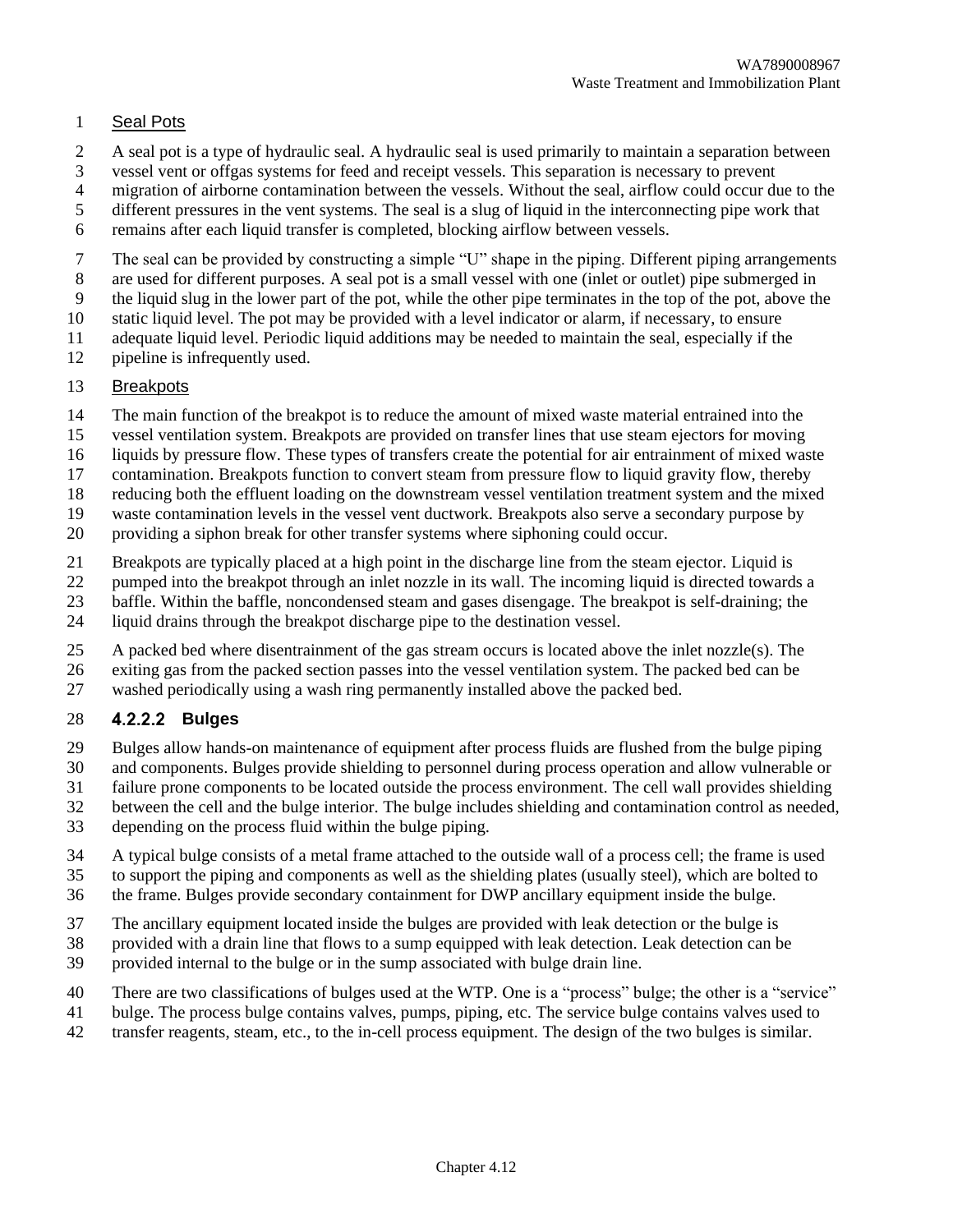- Bulges are equipped with several wash systems, facilitating washing both internal and external piping,
- components, and bulge confinement surfaces. Decontamination of the equipment internals and associated
- piping is achieved by externally connecting a flushing system located on the outside of the bulge. Wash
- fluids could be water or more aggressive media such as nitric acid, provided compatibility with the bulge
- materials is ensured.
- Additional information on process bulges may be found in Chapter 4A, Figure 4A-127.

#### **Description of Waste Treatment Plant Piping System**

#### Interplant Piping Transfer Lines

- In both the Baseline and DFLAW configurations, waste feed from the Hanford TOC is transported to the WTP via underground waste transfer lines.
- The waste feed transfer lines are double-walled pipe. The inner pipe is constructed of stainless steel, while
- the outer secondary containment pipe is constructed of carbon steel. The carbon steel outer pipe is coated
- with a fusion bonded epoxy (FBE) coating. In addition, the coated outer pipe for the waste transfer lines
- are surrounded by an injected closed-cell polyurethane foam insulation and a high-density polyethylene
- outer jacket. This extra layer of protective material isolates the waste transfer lines from soil.
- The inner pipe is supported by guides, saddles, support keys, or anchors within the outer pipe. The inner
- pipe transports waste and maintains the pressure boundary, while the outer pipe provides secondary
- containment for the inner pipe. The piping system is buried under a minimum depth of soil for radiation
- shielding. The minimum depth of soil was finalized at the detail design phase and will not be less than the
- 2 feet (ft) freeze depth. A heat trace system is not required for pipes buried below freeze depth.
- In the baseline configuration, the waste transfer lines between the PTF and the other WTP process plants
- do not have this extra barrier from the soil, but are cathodically protected as described later in this section.
- In the DFLAW configuration, the new effluent or process waste transfer lines between the TOC and the
- EMF, starting at the DOE interface point at the WTP property boundary and ending at the LAW, and
- from the EMF back to the Hanford Tank Farms ending at DOE interface point at the WTP property
- boundary, utilize the High Density Polyethylene (HDPE) jacketed design to isolate the transfer lines from
- the soil environment. Similarly, the transfer lines between the LAW and EMF, the Lab and EMF, and the
- EMF to the intersection of the existing transfer line between the PTF and the Liquid Effluent Retention
- Facility/Effluent Treatment Facility (LERF/ETF) interface point, utilize the HDPE jacketed design. In the DFLAW configuration, the cathodically protected intra-facility piping system between the PTF and the
- other WTP facilities are isolated, and not used.
	- A leak detection system is provided for each of the underground waste transfer lines. A leak detection
	- alarm sends a signal to stop waste transfer pumps and terminate the transfer of waste feed.
	- The underground piping system has a continuous slope down toward the PTF from the Hanford Tank
	- Farms in the Baseline configuration. In the DFLAW configuration all transfer lines slope to Leak
	- Detection Boxes (LDBs) located in the LAW Effluent Drain Tank Building. The exception is the
	- LERF/ETF transfer line LDBs which are located at the LERF/ETF interface point on the WTP property
	- line. Any released liquids resulting from leaks to the outer pipe will be removed as required by the
	- Washington Administrative Code (WAC) 173-303-640(4)(b). The piping system is designed to allow line
	- flushing to occur.
	- Liquid Effluent Transfer Lines
	- In the Baseline configuration, liquid effluent generated at the WTP is routed to the PTF for recycling
	- through the WTP and then transferred to the LERF/ETF for treatment and disposal.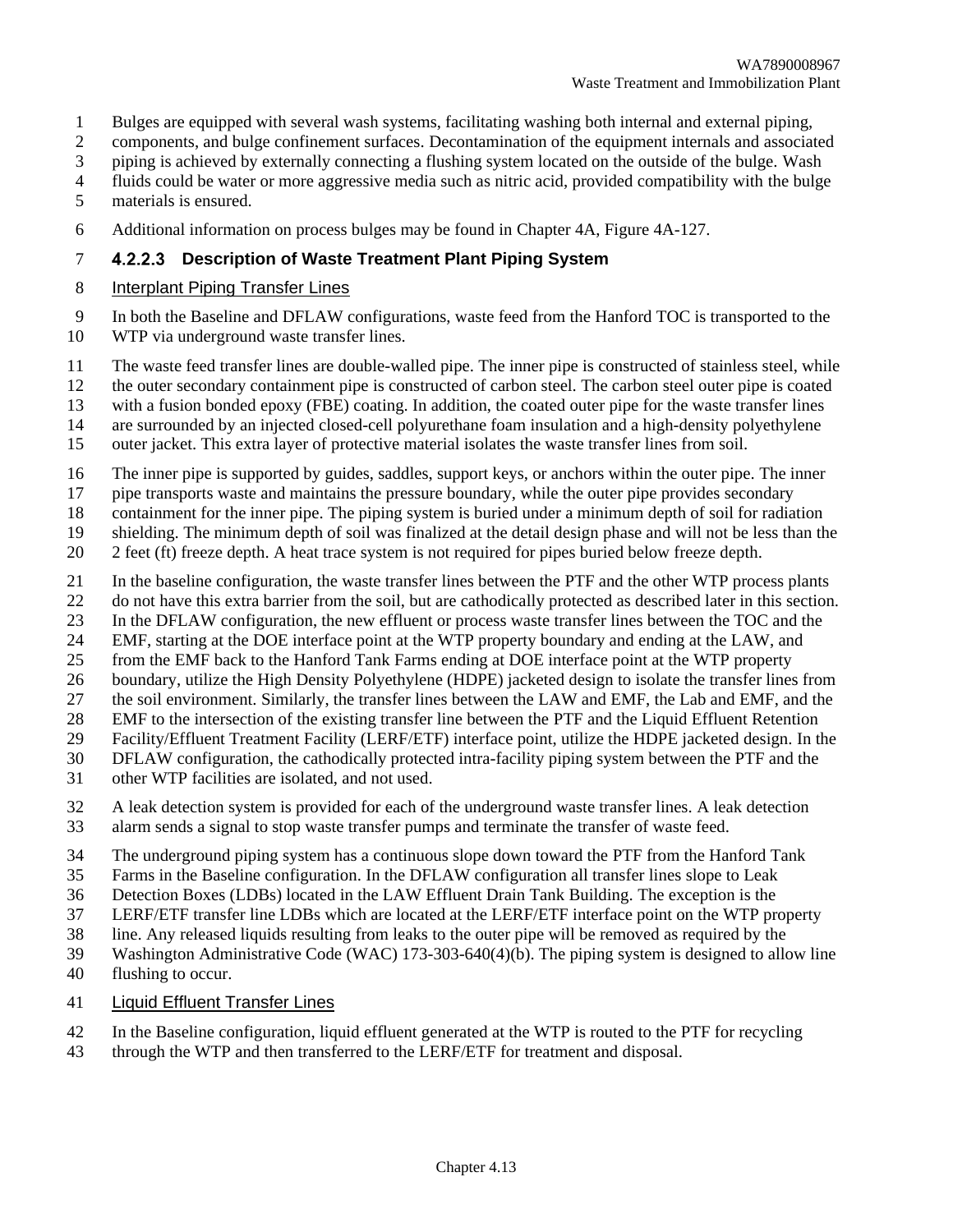- To support the Baseline configuration two HDPE jacketed waste effluent lines are routed from the PTF to
- the LERF/ETF interface point located northwest of the EMF along the WTP property line. In the DFLAW
- configuration two HDPE transfer lines intersect the existing LERF/ETF transfer lines between the PTF
- and the interface point. In this configuration the transfer line between the PTF and the line intersection is
- isolated to prevent fluids from flowing to the PTF. The pipes have a continuous downwards slope towards
- the LERF/ETF. A leak detection system is provided for the LERF/ETF waste transfer lines at their
- interface point.

#### Intraplant Piping

- Pipelines within the plants, associated with the tank systems located in process cells, black cells, bulges
- and pipe and pump pits, are typically single-walled pipelines. Secondary containment is provided by
- partially lined process cells, process rooms, or caves; and is provided by pump and pipe pits, melter
- encasement assembly areas, and bulges or concrete ducts with liners at appropriate locations. The bulge
- or concrete ducts are provided with a low point which drains to process cells, process rooms, or caves.
- The leak detection equipment located within the process cells, process rooms, and caves provides warning
- of a piping leak through leak detection alarms.
- Piping between plants and the two outdoor tanks at the PTF, and the eight EMF outdoor vessels, are
- double-walled, FBE-coated, insulated, HDPE-jacketed lines. The majority of the transfer lines are located
- below grade, and below the freeze line. The above ground segment of the lines to the associated vessels
- are insulated and heat traced to prevent freezing.

#### Cathodic Protection

- An impressed current cathodic protection system is used in the Baseline configuration for eliminating or
- mitigating corrosion on underground piping. The cathodic protection system maintains a negative pipe to
- soil potential on the protected pipe relative to a saturated copper/copper sulfate reference electrode.
- The impressed current cathodic protection system uses direct current provided by a rectifier that is
- powered from the plant's normal 480 Vac power system. The direct current from the rectifier is connected
- across the buried anode wire and the protected pipe. The current flows from the anode wire, which is
- positive, through the electrolyte, to the protected pipe, which is negative, and back to the rectifier
- completing the electrical circuit.
- An annual survey, recommended by NACE International (formerly the National Association of Corrosion
- Engineers), is performed on the system provided with cathodic protection. Test stations are provided to
- permit potential measurements. Additional information on inspections is provided in Operating Unit
- Group 10, Chapter 6A.

#### Corrosion Protection

- The following WTP waste transfer and effluent transfer lines that utilize FBE, thermal insulation, and an
- HPDE jacket, are isolated from soil moisture with an external water resistant barrier to provide corrosion protection:
- DOE waste feed pipelines from the Hanford Tank Farm interface point to the PTF.
- Radioactive/dangerous waste effluent transfer lines from the Pretreatment to the LERF/ETF interface point.
- Mixed waste transfer lines from the TOC to the EMF starting at the WTP property boundary and ending at the LAW Vitrification Facility.
- Mixed waste transfer lines from the EMF back to the Hanford Tank Farms beginning at EMF and ending at the WTP property boundary.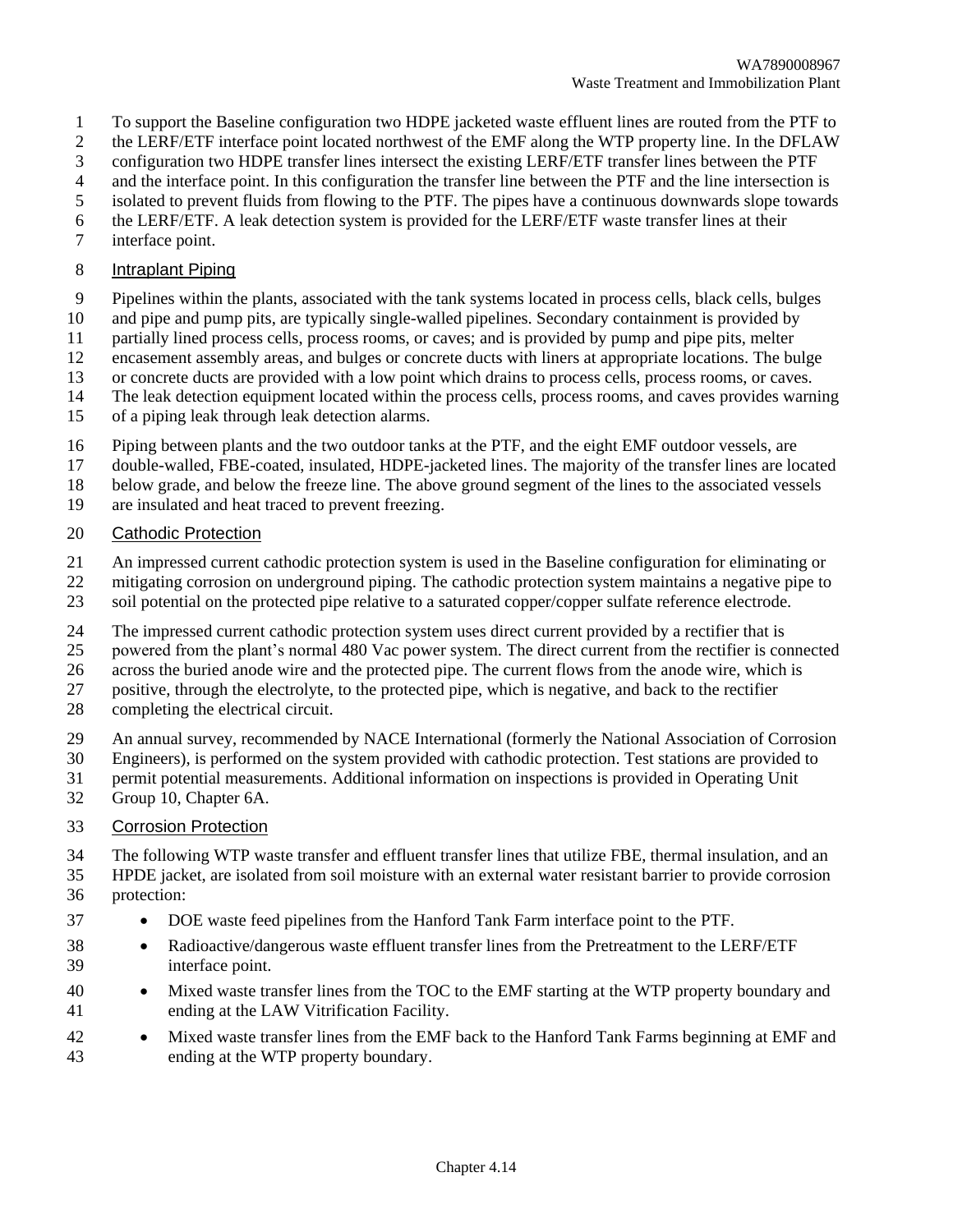- Mixed waste transfer lines from the LAW Vitrification Facility to the EMF.
- Mixed waste transfer lines from the Lab to the EMF.
- Mixed waste transfer lines from the EMF to an intersection point on the existing transfer line from the PTF to the LERF/ETF interface point at the WTP property boundary.

The incoming TOC waste feed pipelines that interface with the WTP pipelines are intentionally not

cathodically protected. Consistent with the existing Hanford Tank Farm waste transfer design, transfer

lines from the WTP boundary, the Waste Feed Receipt Process (FRP) transfer lines and the LERF/ETF

effluent coaxial transfer lines are furnished with additional corrosion protection by the addition of an

external water resistant barrier. This barrier isolates the lines from moisture in the surrounding soils and

provides corrosion protection in lieu of cathodic protection.

The barrier consists of a 2-inch layer of sprayed or injected closed-cell polyurethane foam with an

external jacket of extruded HDPE jacket with a minimum thickness of 140 mils. This barrier is located

- over the fusion bonded epoxy coated carbon steel outer encasement pipe which provides secondary
- containment for the inner stainless steel process line.

The incoming waste transfer lines are also bonded at the crossing of the plant service air piping between

the PTF and the HLW Vitrification Facility on the opposite end (which is cathodically protected piping).

This area is defined as the "zone of influence." Bonding is provided to minimize stray electrical currents

18 that may occur in the zone of influence.

### <span id="page-16-0"></span>**Integrity Assessments**

Periodic integrity assessments are conducted on the WTP tank and miscellaneous treatment systems per

- the integrity assessment program and schedule in the DWP Operating Unit Group 10, Chapter 6A. Results
- of the integrity assessments will be included in the WTP Unit operating record until ten (10) years after
- post-closure, or corrective action is complete and certified, whichever is later. Written assessments of the
- adequacy of the design of tank systems and miscellaneous treatment systems are prepared on a
- system-by-system basis. Separate reports are prepared for tanks, tank system ancillary equipment, and
- associated secondary containment systems. Each assessment is reviewed and certified by an independent,
- qualified, registered professional engineer to attest that the tank and miscellaneous treatment systems are
- adequately designed for managing dangerous waste. Each assessment includes an evaluation of the

foundation, structural support, seams, connections, pressure controls, compatibility of the waste with the

- materials of construction, and corrosion controls for each mixed waste management system, as
- appropriate. Integrity assessment reports are located in DWP Operating Unit Group 10, Appendix 7.5:
- "Civil, Structural, and Architectural Criteria and Typical Design Details," Appendix 8.11 for the PTF,

Appendix 9.11 for the LAW Vitrification Facility, Appendix 10.11 for the HLW Vitrification Facility,

Appendix 11.11 for the Lab, and Appendix 13.11 for the EMF.

#### <span id="page-16-1"></span>**Additional Requirements for Existing Tanks**

- Tanks and vessels that are permitted in the WTP are newly constructed; pre-existing tanks will not be
- used. Therefore, the requirements of this section do not apply.

#### <span id="page-16-2"></span>**Additional Requirements for New Tanks**

Tank system installation is performed in a manner designed to prevent damage to the tank system. The

- WTP uses an independent, qualified installation inspector, or an independent qualified registered
- professional engineer to perform tank system installation inspections, in accordance with WAC 173-303-
- 810(13)(a). Inspection activities include testing tanks for tightness, verifying protection of ancillary
- equipment against physical damage and stress, and evaluating evidence of corrosion. The inspections
- document weld breaks, punctures, coating scrapes, cracks, corrosion, and other structural defects.
- Installation inspections conform to permit requirements and consensus-recognized standards. Inspection
- findings and corrective actions, as appropriate, are documented in post-inspection reports.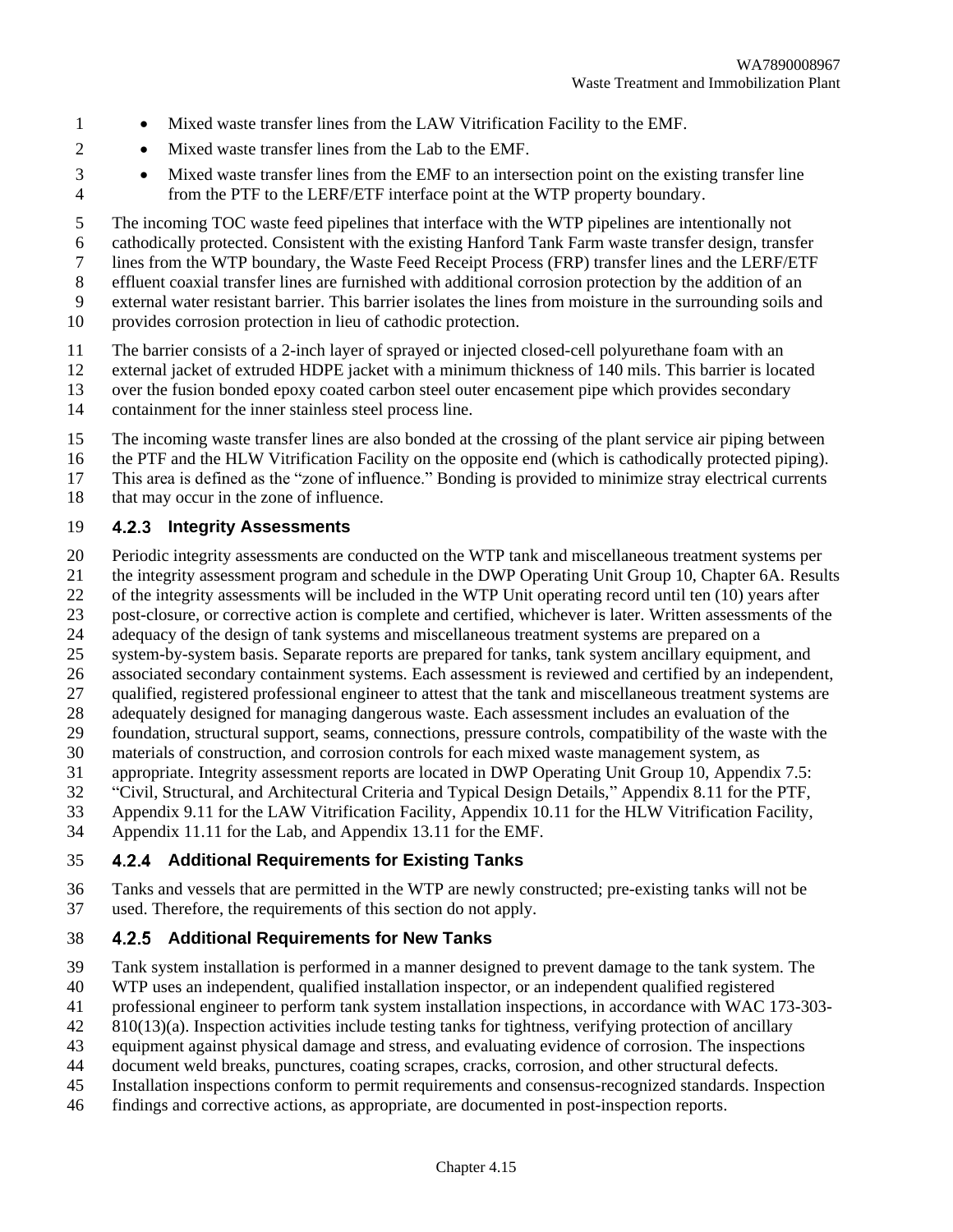#### **Additional Requirements for New Above-Ground Tanks**

The majority of the tanks and vessels to be constructed in the WTP are located within the PTF, the Lab,

- the LAW Vitrification Facility, and the HLW Vitrification Facility. Therefore, the requirements of this section do not apply to the indoor tanks.
- The two outdoor Process Condensate Tanks located at the PTF (RLD-TK-00006A/B), and the eight
- outdoor vessels at the EMF (DEP-VSL-00002, DEP-VSL-00003A/3B/3C, DEP-VSL-00004A/4B, and
- DEP-VSL-00005A/5B), are located within a bermed and lined secondary containment system and are not
- be in direct contact with soil. The design of the outdoor tanks' concrete pad addresses backfill, soil
- saturation, seismic forces, and freeze thaw effects. A portion of the ancillary piping for the unit is in
- contact with the soil, and the effects of corrosion on the piping are addressed in the final design.

### **Secondary Containment System Requirements**

- Most of the tank systems containing mixed waste are located within the plants, although two tanks are
- located outside the PTF, and eight vessels are located outside of the EMF. Tank systems containing
- mixed waste that are located within the plants are arranged within process cells, process rooms, caves, or

other areas provided with secondary containment liners or coatings. The outside tanks and vessels are

- located on a bermed, concrete pad, provided with special protective coatings and covings or waterstops,
- or provided with stainless steel liners that provide secondary containment.
- The secondary containment systems are designed, installed, and operated to prevent migration of waste or
- accumulated liquid to soil, groundwater, or surface water. The piping associated with the tank systems are
- located in the process cells, process rooms, caves, berms, or bulges. Secondary containment for piping
- systems is incorporated into the design.
- Tank systems and wet miscellaneous treatment systems are provided with secondary containment that can
- contain 100% of the volume from the largest tank within the containment area. In the PTF, the 15 black
- cells and the hot cell at the 0' (ft) elevation are interconnected through hydraulic connections
- (open penetrations that interconnect adjacent cells) such that the combined secondary containment
- volume is available, if necessary, to contain a 100% leak from the largest tank. A leak to the hot cell floor,
- 27 if large enough, drains to the overflow vessels in the pit at  $-45'$  (ft) elevation and ultimately to the  $-45'$  (ft)
- pit secondary containment if the volume of the overflow vessel(s) is exceeded. Secondary containment
- areas lined with stainless steel have a gradient (minimum 1%) designed to channel fluids to a sump. In
- some cases, there may be more than a single sump. For example, the hot cell in the PTF has three instrumented sumps for leak detection. Fire suppression water is included as appropriate in determining
- the height of the secondary containment. Table 4D-3 in Chapter 4D, Table 4E-4 in Chapter 4E, Table
- 4F-3 in Chapter 4F, Table 4G-3 in Chapter 4G, and Table 4H-2 in Chapter 4H summarize the calculated
- minimum liner height at the four process plants and the Lab. The flooding volume documents identified
- above present the secondary containment height for each plant.
- A concrete berm with protective coatings or stainless liners is used for the PTF and EMF outdoor tanks
- and vessels. These secondary containment areas are capable of holding 100% of the volume from the
- largest tank within the berm, plus the precipitation from a 25-year, 24-hour rainfall event, as required
- under WAC 173-303-640(4)(e)(i)(B).
- The WTP uses selected industry standards to ensure secondary containment systems have sufficient
- strength, thickness, and compatibility with waste. The design includes an engineered structural base to
- protect against failure resulting both from excess force applied during catastrophic events or settlement,
- and from the stress of daily operation.
- In the event of a spill or release, the secondary containment design prevents released mixed waste from
- reaching the environment, and safely contains the waste until it can be transferred to an appropriate
- collection tank.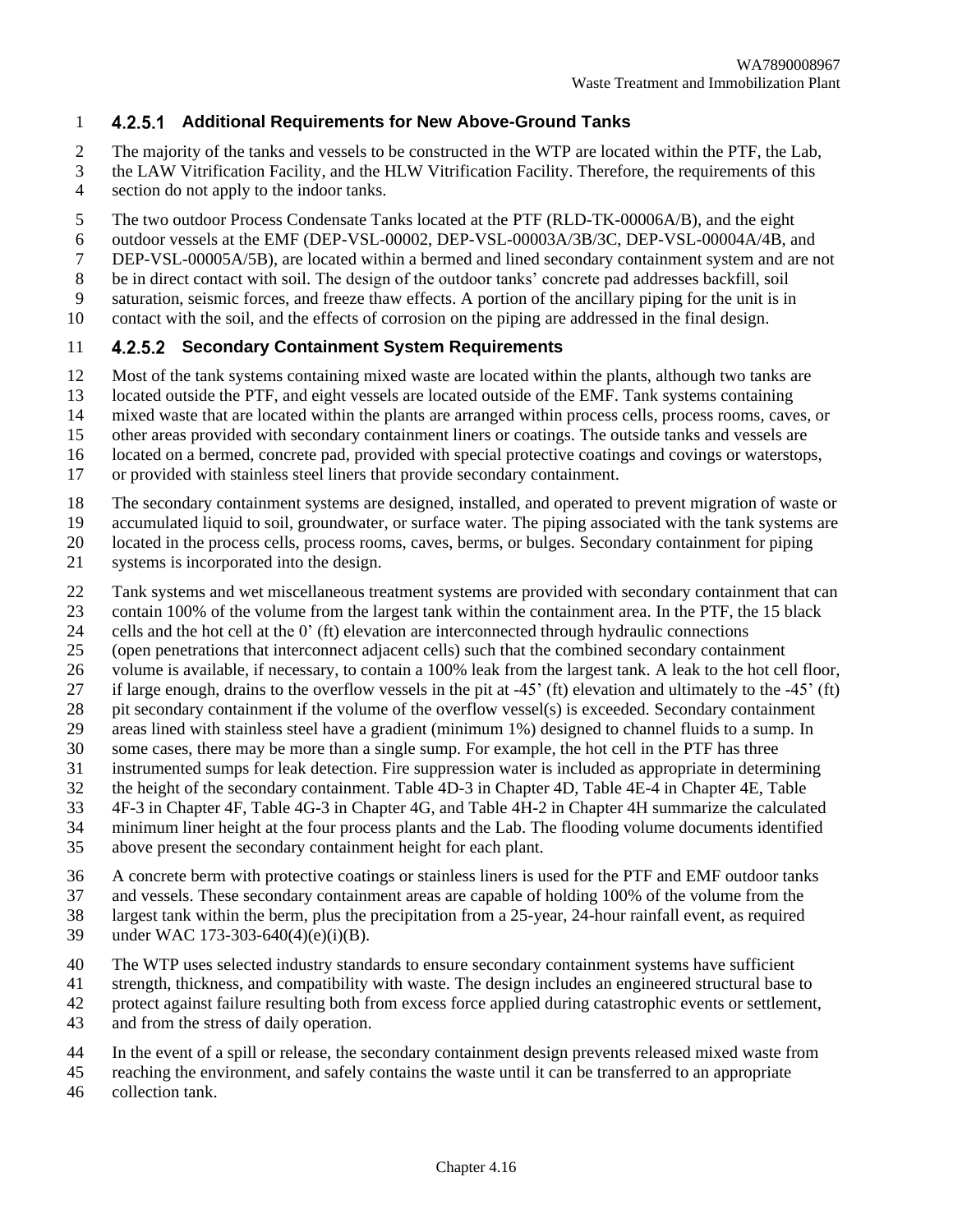- The following subsections provide detailed descriptions of typical secondary containment systems that are
- used at the WTP.
- Process Cells
- Process cells are located within process plants. Process cells are typically constructed of concrete walls to
- protect plant operators and the environment from radiological exposure and to prevent migration of waste
- or accumulated liquid to soil, groundwater, or surface water. Operator access to the process cells is not
- allowed during normal operations. However, access is allowed for certain areas within WTP for
- nonroutine operations such as equipment replacement or maintenance. Process cells are provided with
- liners and special protective coatings as required. Systems within process cells that manage mixed waste
- have secondary containment (for example, process vessels and piping).

#### Black Cells

- A black cell is a type of process cell that may contain vessels, evaporators, and piping systems that are
- used to support process waste stream storage and blending functions. No active equipment
- (i.e., equipment with moving parts) components are located in the black cell. The design for the vessels
- and piping is all welded construction. Some instrumentation (e.g., thermocouples, radiation detectors) are
- remotely replaceable by insertion into sealed pipe wells. The black cell vessels and design do not possess
- design features for remote replacement. The black cell concept is used in areas where the risk of vessel or
- piping failure due to corrosion or erosion is low. The PTF contains fifteen black cells and the HLW
- Vitrification Facility contains three black cells.

#### Hot Cell

- Alternatively, a hot cell is a type of process cell that contains active equipment and periodically needs to be remotely accessed for equipment maintenance or replacement.
- All process cells are provided with secondary containment as required. The floor is sloped to a collection
- sump to allow for collection and removal of accumulated liquid within the sump.

#### Caves

- Caves are located within process plants. Caves typically are constructed with concrete walls thick enough
- to protect personnel from exposure to mixed waste. Caves house mechanical handling equipment
- designed for remote operation and maintenance. They generally have viewing windows and closed circuit
- television to allow observation of the cave operations and for overseeing remote maintenance. The cave
- floors and portions of the walls are provided with secondary containment as required. The floor of the
- cave is sloped to a collection sump to allow for collection and removal of accumulated liquid within the
- sump.

#### Berms

- Concrete berms are used at the LAW Vitrification Facility for the Caustic Collection Tank
- (LVP-TK-00001). The berms are of sufficient structural strength and height to contain the 100% of the
- volume of the largest tank.
- Vault-like structures are used for the two outdoor Process Condensate Tanks (RLD-TK-00006A/B) at the
- PTF, and the eight outdoor vessels at EMF (DEP-VSL-00002, DEP-VSL-00003A/B/C,
- DEP-VSL-00004A/B, and DEP-VSL-00005A/B). These vault-like structures are of sufficient structural
- strength and height to contain the 100% of the volume of the largest tank plus, for the outdoor Process
- Condensate Tanks, the amount of precipitation that results from the 24-hour, 25-year storm event.
- A protective coating is applied to the concrete pad and a portion of the berms and vault-like structures to
- prevent contaminant penetration into the concrete. The containment system is designed to allow for the
- discharge of storm water after visual or other testing.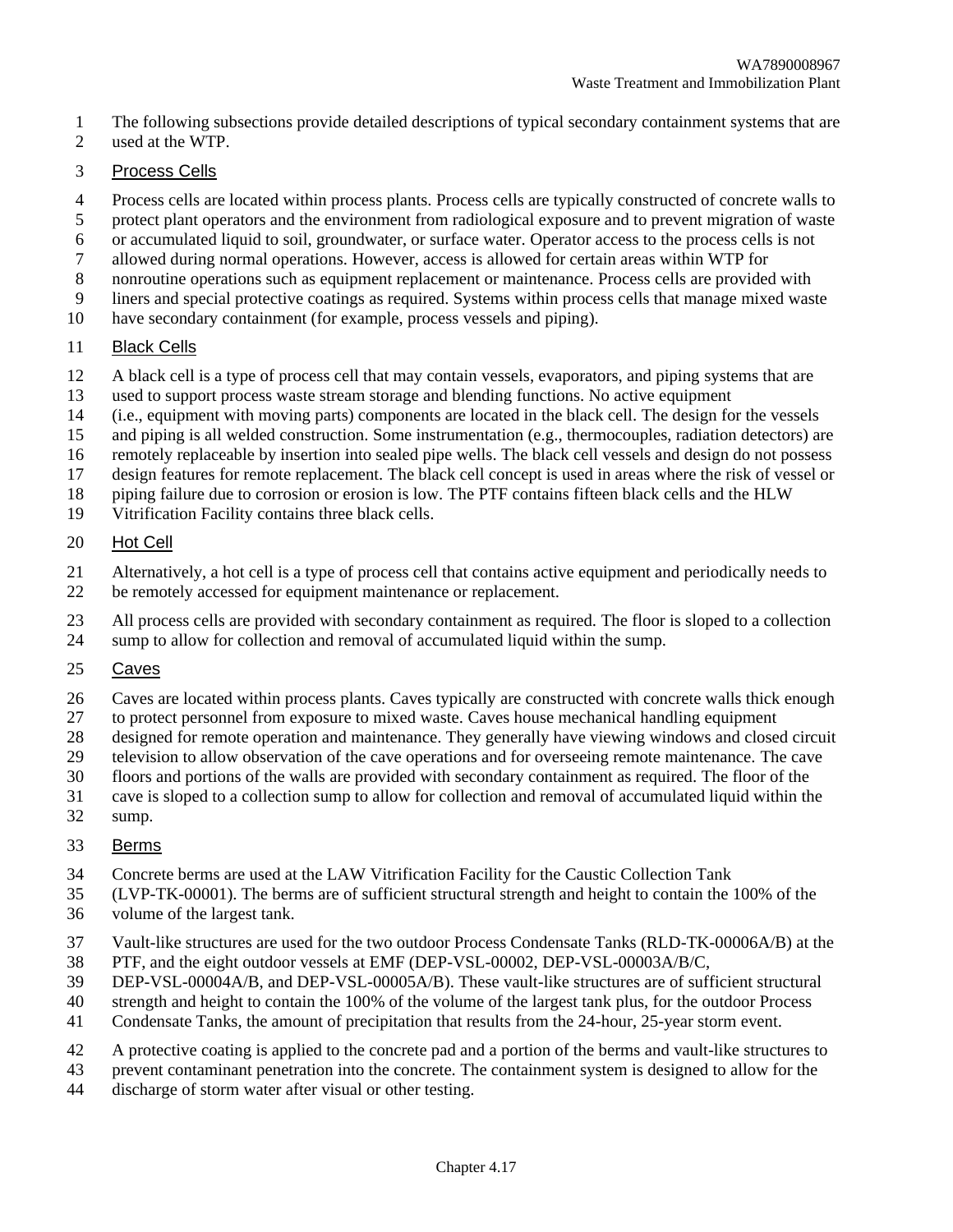#### Drip Pan

- The ancillary equipment/piping may be provided with a drip pan, sloped, or otherwise designed to
- perform the secondary containment functions, including leak detection. One such drip pan is located in
- the HLW Vitrification Facility Drum Transfer Tunnel (H-B015).

#### Low-Activity Waste Melter Feed Line Encasement Assembly

- The feed lines that transfer wastes from the LAW Melter Feed Process system to the melters are housed in
- the LAW Melter Feed Line Encasement Assemblies (LMP-LDB-00001/00002). The encasement

assemblies are a sloped bellows encasement that contains the feed line where they travel between the

- process cells and the melter gallery. The encasement assemblies are equipped with leak detection cables
- that run under the feed lines and into the bellows. The assemblies are equipped with drain lines to flow to
- sumps in the LAW process cells.

#### Autosampling System Samplers

- The Autosampling System (ASX) samplers in the PTF, HLW Vitrification, and LAW Vitrification
- facilities contain both upper and lower secondary containment liners and leak detection systems. The
- upper containment area is designed to collect a potential leak from the incoming sample feed and return
- 16 lines where they connect to the ISOLOK<sup>®</sup> sampling device. If a leak occurs in the upper containment
- area, the leak flows to the sloped liner which diverts the leak to the annular space of the coaxial sample
- return lines. Leaks flow down the secondary containment pipe and discharge to secondary containment
- with leak detection, typically a sump with a radar level detector. The ASX sample feed and sample return
- lines, and the routing of potential leaks in the annular space of the return lines are shown on the associated
- process system piping and instrumentation diagrams (P&IDs).
- The sloped stainless steel liner in the lower containment area is designed to divert liquids to a sloped
- collection trough. The trough contains a removable weir that allows liquids to collect and activate the
- thermal level detection switch and alarms to indicate that a leak has occurred. Effluent from a leak flows
- to the same drain line that manages ISOLOK flush solutions. The ISOLOK flush lines terminate below
- the top of the trough drain to ensure that the leak detection system is not activated when flushing the
- ISOLOK. The ASX lower containment area drain lines are shown on the associated process system
- P&IDs.

#### Sump and Leak Detection Boxes and Secondary Containment Drain Systems

- Sumps, LDBs, and secondary containment drain systems for the four process plants and the Lab are listed
- in Table 4D-4 in Chapter 4D, Table 4E-5 in Chapter 4E, Table 4F-4 in Chapter 4F, Table 4G-4 in
- Chapter 4G, and Table 4H-5 in Chapter 4H and described in the following sections. Systems monitor and
- collect liquids managed in the system. Sumps, LDBs, and secondary containment drains are provided
- with a stainless steel liner or equivalent to act as the secondary containment. The sumps and LDBs within
- the process areas provide a low point for each secondary containment. The sumps and LDBs serve the
- following functions:
- Low point containment.
- Removal of material by means of sump emptying ejectors or pumps.
- Sampling of sump contents by means of sump sampling ejectors.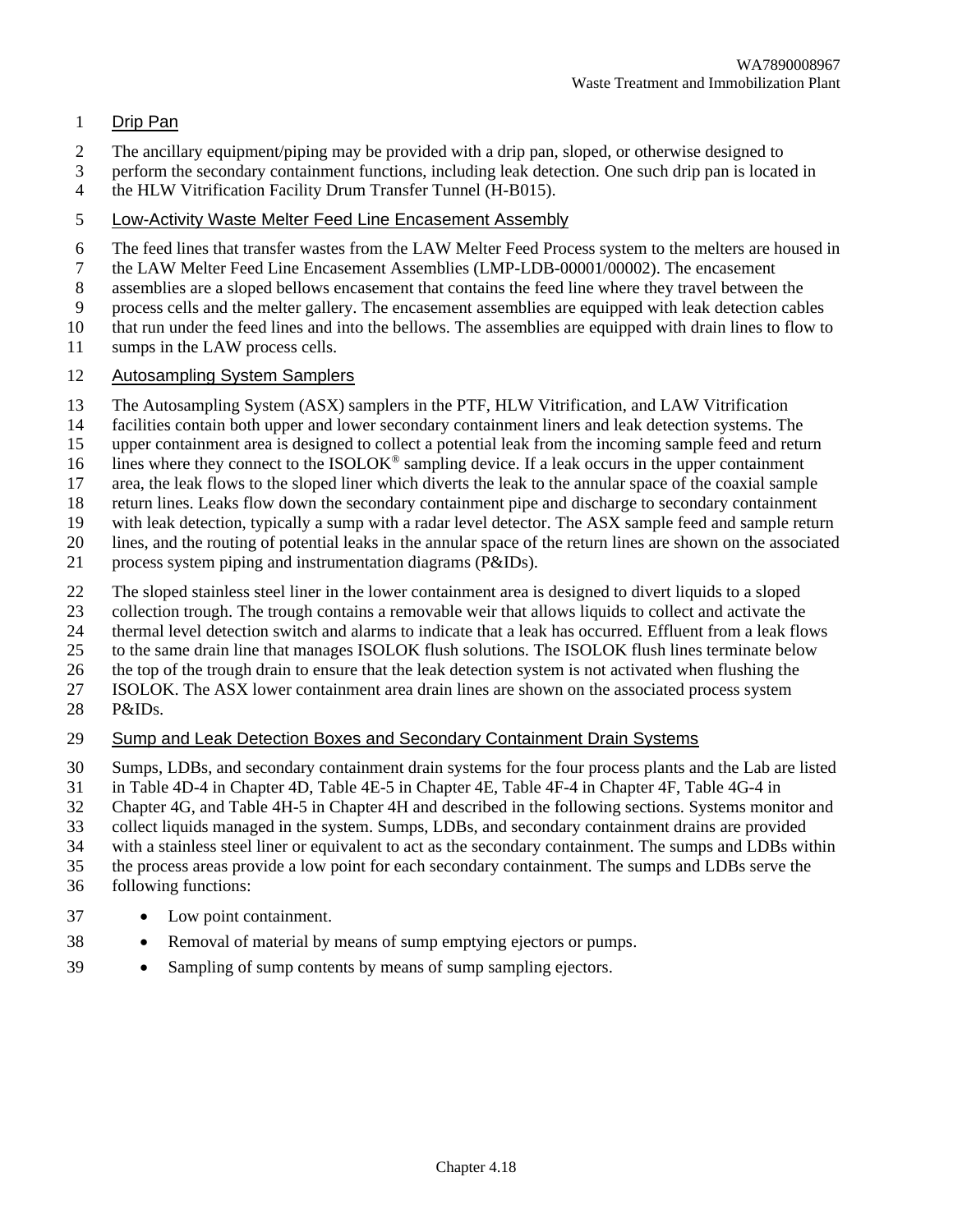The following sections describe the type of sump used at the WTP and the secondary containment drains.

#### Sumps and Leak Detection Boxes

- Sumps and LDBs are part of the secondary containment system provided for tank systems and wet
- miscellaneous treatment systems. Sumps and LDBs are located at a low point in the secondary
- containment systems, and are equipped with leak detection instrumentation and corresponding alarm.
- Mechanical or fluidic pumps are used to remove liquid that may accumulate in a sump or LDB.
- Four sumps located in the HLW Vitrification Facility Melter Cave 1 and 2 (HSH-SUMP-00003/7/8/9) are
- equipped with stainless steel sump baskets. Sump baskets capture and retain small objects which may be
- inadvertently dropped into the sump, and prevent them from entering the piping. The baskets are provided
- with a lifting bail for the crane to remove from the sump and handles for the power manipulator to empty
- 11 into a waste bucket. Sumps in the PTF, LAW, Lab, and EMF are provided with screened or perforated
- covers to prevent small objects from falling into, or accumulating in the sump.
- Many of the bulges, the autosamplers, and some process areas have secondary containment drains. This
- type of liquid collection system is located in a low spot in the cell formed by the sloping floor. Liquid
- detection instrumentation is provided for the secondary containment drains. Collected liquids
- gravity-drain to a collection vessel with a tank level indicator. The managed liquids could be waste
- released from a tank system, including ancillary equipment, or water used to wash the exterior of tanks or
- the walls of the containment area. Design details of each secondary containment drain/drain line are
- included in Table 4D-4 in Chapter 4D, Table 4E-5 in Chapter 4E, Table 4F-4 in Chapter 4F, Table 4G-4
- in Chapter 4G, Table 4H-5 in Chapter 4H, and shown on the P&IDs for the Radioactive Liquid Waste
- Disposal (RLD) and/or Plant Wash and Disposal (PWD) systems.

#### Design Requirements

- The process cells, process rooms, or caves with mixed waste vessel or tank systems are partially lined
- with stainless steel or special protective coating, which covers the floor and extend up the sides of the
- process cell or cave to a height that can contain 100 percent of the volume from the largest tank within the
- process cell or cave. Table 4D-3 in Chapter 4D, Table 4E-4 in Chapter 4E, Table 4F-3 in Chapter 4F,
- Table 4G-4 in Chapter 4G, and Table 4H-2 in Chapter 4H present the calculated minimum secondary
- containment liner height at the four process plants and the Lab.
- A concrete berm with special protective coatings or stainless liner are used for the PTF and EMF outdoor
- tanks and vessels. These secondary containment areas are capable of holding 100% of the volume from
- the largest tank within the berm, plus the precipitation from a 25-year, 24-hour rainfall event, as required
- under WAC 173-303-640(4)(e)(i)(B).
- The WTP uses consensus-recognized standards to ensure that the process cells, process rooms, caves, or
- berms provide secondary containment with sufficient strength, thickness, and compatibility with waste.
- The design includes an engineered structural base to protect the cells, caves, berms, and tank systems
- against failure resulting both from excess force applied during catastrophic events or settlement, and from
- the stress of daily operation. In the event of a spill or release, the structural and foundation design for tank
- and process cells, process rooms, caves, and berms prevents released mixed waste from reaching the
- environment, and safely contains the waste until it can be transferred to an appropriate collection tank.

#### **Management of Release or Spill to Sump and Secondary Containment Drain Systems**

- The WTP uses dry sumps and LDBs as part of the secondary containment and leak detection systems.
- Sumps and LDBs are instrumented to inform the operator to investigate the cause of the liquid detected in
- the sump or LDB. Secondary containment systems are sloped to direct flow of leaks or spills to the sump
- or LDB. To remove liquid from the sumps or LDBs in a timely fashion, sumps and LDBs are equipped
- with mechanical or fluidic pumps.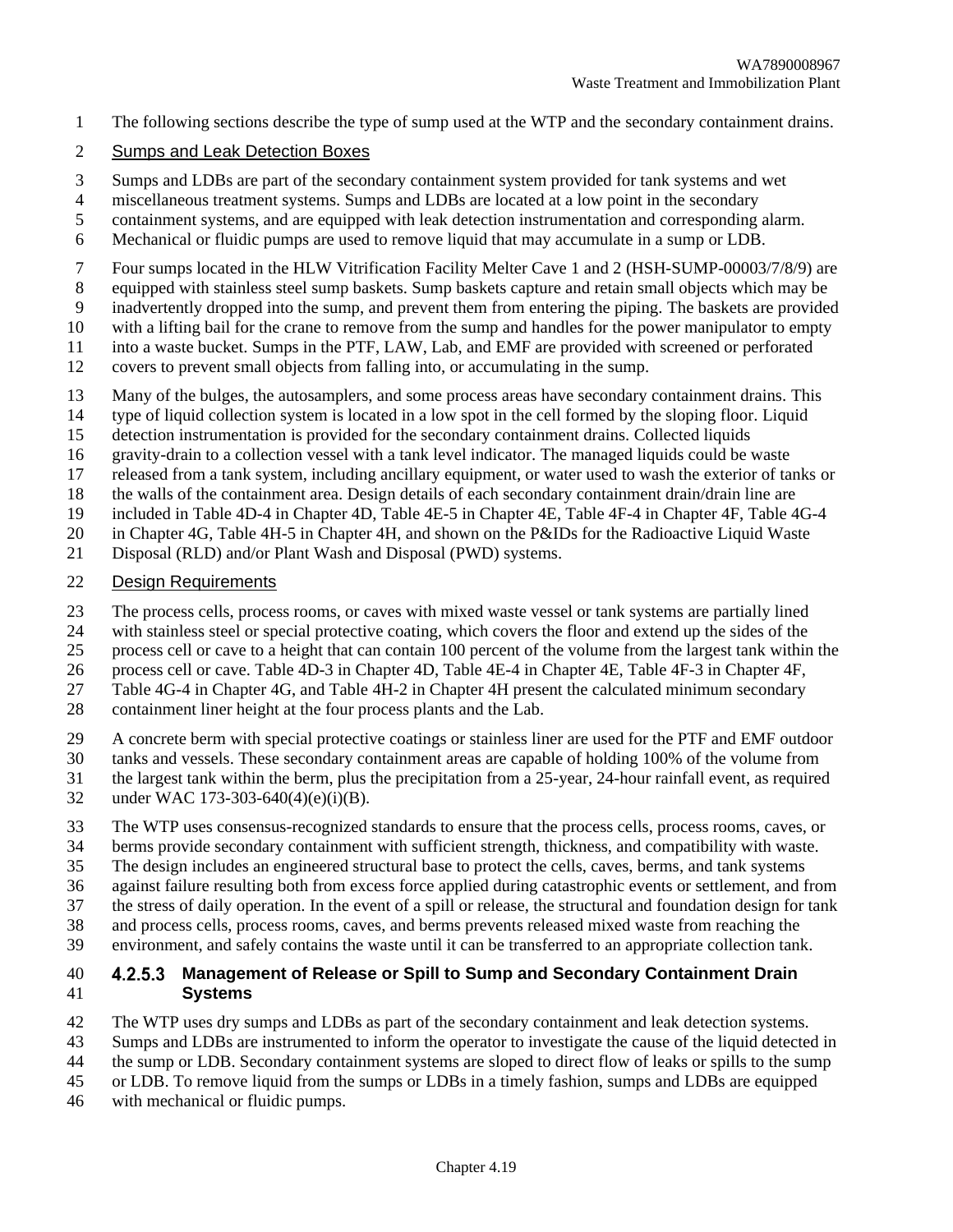- A detection alarm indicating that there is liquid in the sump or LDB will be investigated to determine if
- the alarm is valid. If the alarm is valid, the incident will be corrected. Mixed waste released from the
- primary system and collected in a sump or LDB will be removed within 24 hours, or in as timely a
- manner as possible. If the released material cannot be removed within 24 hours, the Washington State
- Department of Ecology (Ecology) will be notified.
- Any secondary containment system from which there has been a leak or a spill, or which is unfit for use, will be removed from service immediately and will satisfy requirements per WAC 173-303-640(7).

### **Additional Requirements for Secondary Containment**

The WTP dangerous waste storage tanks have vault-type secondary containments that have either

- chemical-resistant water stops and special protective coatings or the following configurations that
- Ecology has approved as equivalent to a coating/water stop system:
- 12 An impermeable interior coating that is compatible with the stored waste and a polymeric filler material at interior corners and construction joints that performs a function equivalent to a water stop.
- A welded stainless steel liner attached to walls and floors.
- Ancillary equipment such as piping is addressed within Section 4.2. Other types of ancillary equipment such as pumps, seal pots, and reverse flow diverters are provided with secondary containment. Inspection of ancillary equipment is addressed in Operating Unit Group 10, Chapter 6A.

### <span id="page-21-0"></span>**Variances from Secondary Containment Requirements**

- No variances from secondary containment requirements are sought for the WTP tank systems. Tank
- systems are provided with secondary containment as identified in the flooding volume documents described in the previous sections.

#### <span id="page-21-1"></span>**4.2.7 Tank Management Practices**

- The following provides the basic philosophy for the WTP vessel overflow systems. Three types of
- barriers exist to prevent overfill of process equipment: preventive controls, detectors, and regulators.
- Preventive controls promote controlled filling within normal process ranges. Detectors recognize if a
- vessel is being overfilled and alert an operator. Lastly, if preventive controls and detectors fail to stop
- overfill from occurring, regulators trip a control sequence that stops inflow and/or initiates outflow. The
- principal design concept to control vessel overflow is to prevent an overflow from occurring. The
- engineering design minimizes the likelihood of tank, ancillary equipment, and containment system
- overflows, and over-pressurization, ruptures, leaks, corrosion, and other failures.
- In general, overflows are prevented by inventory control in conjunction with level monitoring. The fluid
- levels in a vessel are maintained within low- and high-level ranges. Appropriate alarm settings are used to note deviations from the designed settings. Automatic trip action is designed to shut down feed to the
- vessel when the high-level settings are exceeded. These automatic trip actions are provided for vessels
- with the potential for high operational and environmental impact in case of an accident or release.
- Most of the WTP tank systems are designed to incorporate minimal or zero maintenance requirements
- and are based on a design life of approximately 40 years. The design emphasis of zero maintenance
- minimizes the likelihood of spills and overflows in the tank systems. In the event that the process controls
- fail to prohibit vessel overfilling, engineered overflows are provided to prevent liquid from entering the
- vessel ventilation systems. Vessels that are nominally operating at atmospheric pressure have a suitable
- gravity or engineered overflow system, unless an overflow can be shown not to be possible. Vessels or
- systems that normally operate at above atmospheric pressures are not be provided with overflows.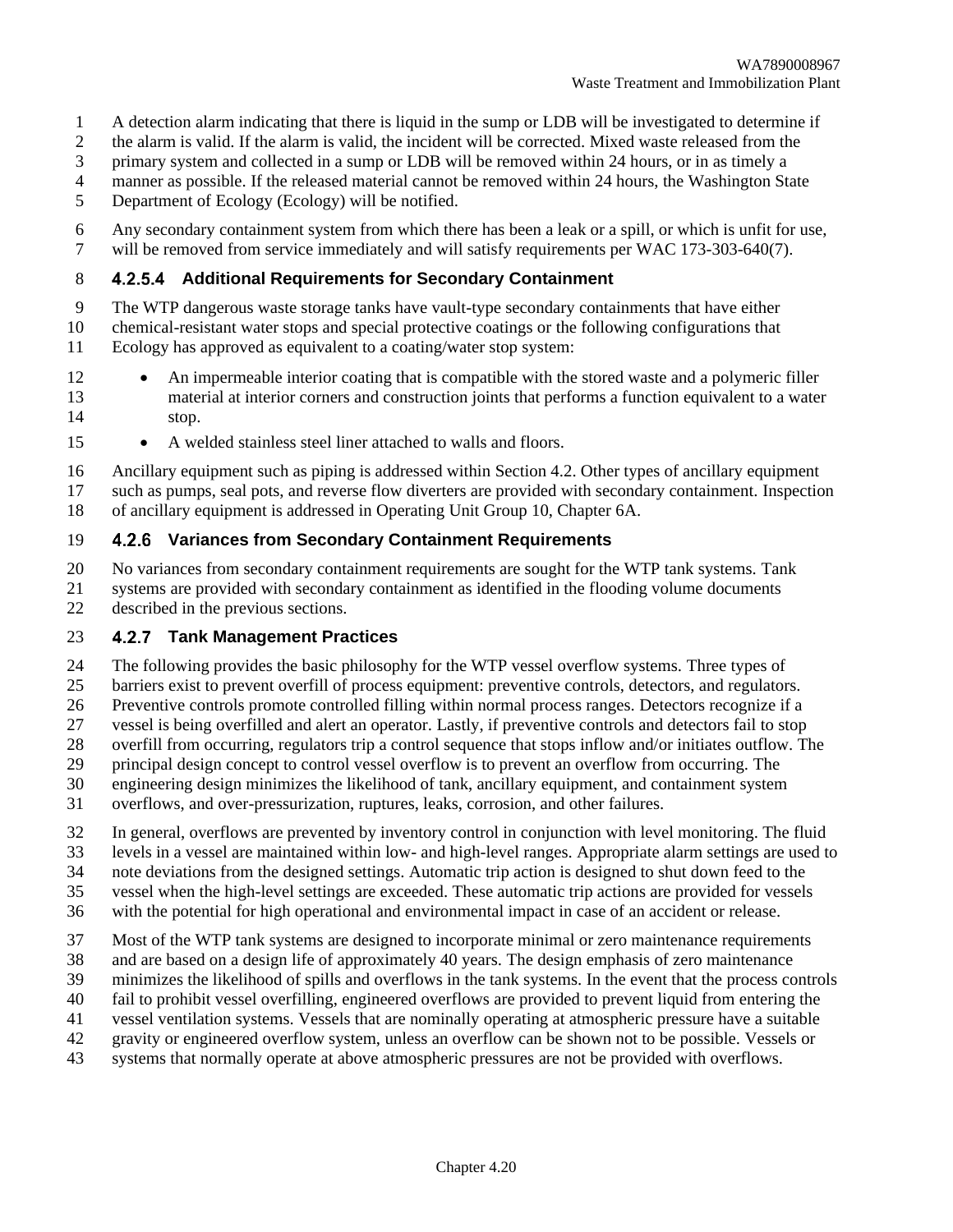- The following principles apply when designing an engineered overflow system:
- 2 The overflow system for vessels must be instantaneously and continuously available for use.
- Overflowed process streams must be returned to the waste treatment process.
- Overflow systems must meet the requirements of WAC 173-303*,* Dangerous Waste Regulations, Section 640, *Tank systems*. In meeting these requirements, overflowing direct to the cell floor is only considered as the last overflow in a cascaded system. Where an overflow is from a vessel to the cell, the overflow system maintains segregation of the cell and vessel ventilation systems. The compatibility of the overflowing liquid and the recipient vessel is considered.
- A vessel overflow line is sized to handle the maximum inflow to the vessel without the liquid level in the overflowing tank reaching an unacceptably high level. No valves or other restrictions are permitted in the overflow line. This line is also designed to prevent the buildup of material 12 that could cause blockages.
- 13 The overflow receiver is sufficiently sized to contain the overflow.
- Inspections are performed on the various tank and overflow systems, using the example schedules described in DWP Operating Unit Group 10, Chapter 6A.

#### <span id="page-22-0"></span>**4.2.8 Routinely Non-Accessible Area**

 Tanks, vitrification sub-systems, or miscellaneous unit equipment that manage mixed or dangerous waste will be provided with a sign or label according to Permit Condition III.10.E.5.e. The label, or sign, will be posted at the entry of the non-accessible room or cell, and be legible at a distance of at least fifty (50) feet, and bear a legend that identifies the waste in a manner which adequately warns employees, and emergency response personnel of the major risk(s) associated with the waste being stored or treated in the room or process cell. Personnel may be required to access these areas on a case-by-case basis such as an

 emergency response event. The list of routinely non-accessible rooms to support the DFLAW configuration is provided in Table 6A-3d, DWP Operating Unit Group 10, Chapter 6A.

### <span id="page-22-1"></span>**Air Emissions**

### **Tank System Emissions**

 Most of the tanks are connected to a vessel ventilation system to collect vapors. Vessel vents are located on process vessels and tanks, breakpots, and other small vessels. Exhaust from reverse flow diverters and pulse jet mixers are also collected.

### **Process Vents**

The air emission regulations, specified under WAC 173-303-690 and 40 Code of Federal Regulations

- (CFR) 264 Subpart AA, apply to process vents associated with distillation, fractionation, thin-film
- evaporation, and air or steam stripping operations that manage mixed waste with total organic carbon
- concentrations of at least 10 parts per million by weight. The WTP does not use these regulated processes;
- therefore, this regulation does not apply to the WTP.

#### **Equipment Leaks**

- Regulations provided in WAC 173-303-691 and 40 CFR 264 Subpart BB contain the *Air Emission*
- *Standards for Equipment Leaks*. These air emission standards do not apply to the WTP because waste
- feed entering the WTP contains less than 10% total organic carbon by weight and is excluded under
- 40 CFR 264.1050(b).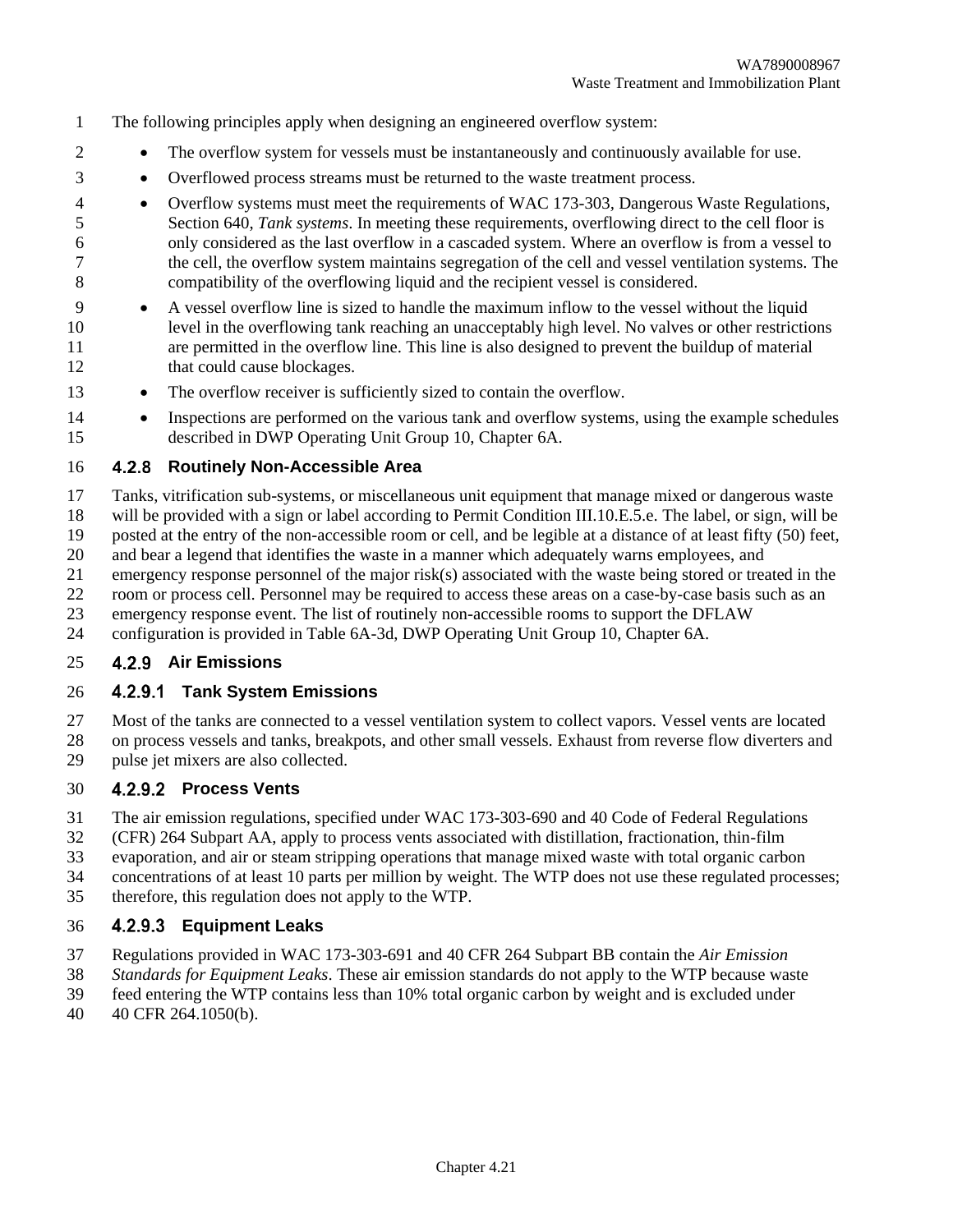### **Tanks and Containers**

- The regulations specified under WAC 173-303-692 and 40 CFR 264 Subpart CC do not apply to the WTP
- mixed waste tank systems and containers. These tanks and containers qualify as waste management units
- that are "…used solely for the management of radioactive mixed waste in accordance with all applicable
- regulations under the authority of the Atomic Energy Act and the Nuclear Waste Policy Act" and are
- excluded under 40 CFR 264.1080(b)(6). Containers bearing nonradioactive, dangerous waste, such as
- maintenance and laboratory waste, that is not excluded under 40 CFR 264.1080 (b)(2) or
- 40 CFR 264.1080(b)(8), will comply with the tank and container standards specified under 40 CFR 264
- Subpart CC.

### **4.2.9.5 Identification of Containers**

- All dangerous and/or mixed waste containers are labeled in a manner that adequately identifies the major
- risk(s) associated with the contents. When labeling, ensure labels are not obscured or otherwise
- unreadable, waste containers are oriented so as to allow inspection of the labels identified with the
- container tracking number, and, to the extent possible, any labels which the generator placed upon the
- container, empty dangerous and mixed waste containers must have their dangerous and/or mixed waste
- labels destroyed or otherwise removed immediately upon being rendered empty.
- For purposes of container labeling, hazards include the following:
- 18 A) Persistent (if a WP01 or WP02 waste code).
- B) Toxic (if a WT01, WT02, or D waste code other than D001, D002, or D003).
- C) Ignitability (if a D001 and other waste codes).
- D) Corrosive (if a D002 and other waste codes).
- E) Reactive (if a D003 and other waste codes).
- This does not apply to ILAW containers and IHLW canisters, in accordance with Permit Condition III.10.D.5.

#### **Ventilation Control**

- This section describes air emissions from vessel ventilation systems and reverse flow diverter exhausts.
- Organic emissions from vents associated with evaporator or distillation units are also discussed.
- In compliance with the Washington Administrative Code, WAC 173-303-695, WTP facilities have been
- designed to prevent fugitive emissions of contaminants from containment buildings within the WTP
- permitted facilities through pathways other than High-Efficiency Particulate Air (HEPA)-filtered and
- monitored discharge points to the environment. WTP HVAC systems, in conjunction with the building
- structures provide the confinement system needed to prevent exit of contaminants from WTP facilities
- through doors, windows, building cracks or other unmonitored and unfiltered exit paths directly to the
- environment.
- The WTP facilities are designed such that they are segregated into confinement zones for ventilation
- control purposes. WTP confinement zones consist of barriers or barrier systems, which includes walls,
- floors and roofs, and the associated HVAC systems.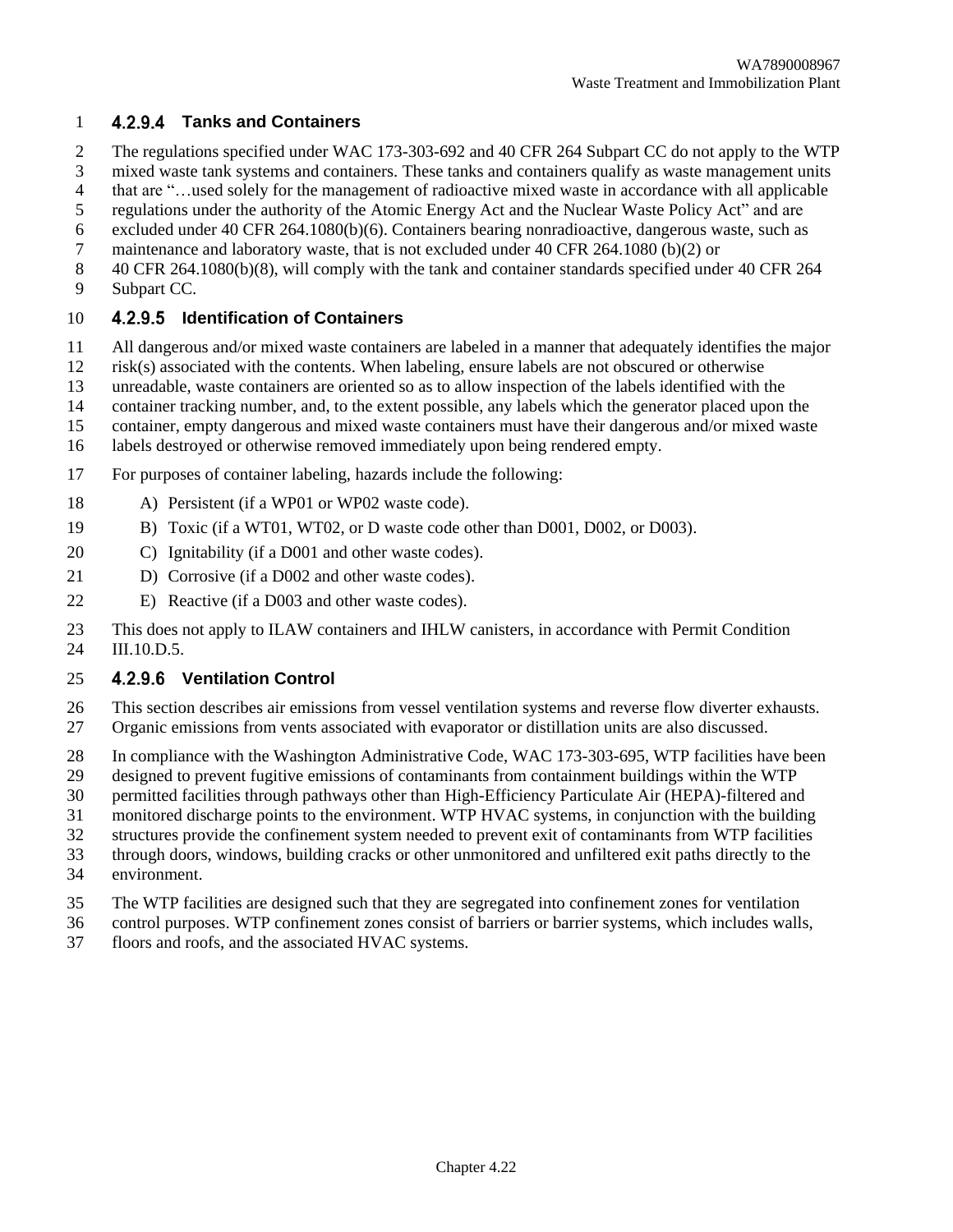- 1 WTP facilities' ventilation confinement zones consist of the following:
- 2

| <b>Confinement</b><br>Zone | <b>Contamination</b><br><b>Classification</b> | <b>Ventilation Design Philosophy Definitions</b>                                                                                                                                                                                                                                              |
|----------------------------|-----------------------------------------------|-----------------------------------------------------------------------------------------------------------------------------------------------------------------------------------------------------------------------------------------------------------------------------------------------|
| Primary                    | C5                                            | Plant areas and associated ventilation ductwork that are in<br>direct contact with airborne contaminants to adjacent zones<br>under both normal and abnormal operating conditions.<br>Maintained at approximately $(-)$ 1.0 to $(-)$ 1.4 inches of water<br>relative to C <sub>3</sub> areas. |
| Secondary                  | C <sub>3</sub>                                | Contaminated areas where work requires protective clothing.<br>Maintained at maximum negative pressure of (-) 0.4-inches of<br>water relative to surrounding C2 areas.                                                                                                                        |
| Tertiary                   | C <sub>2</sub>                                | Controlled Area. Operating areas of the process building that<br>have direct interfaces with contaminated areas and have the<br>potential to be contaminated. Maintained at a slight negative<br>pressure with respect to atmosphere.                                                         |

3

4 Information regarding specific facilities can be found in Chapters 4D.3, 4E.3, and 4F.3.

5 Airborne contaminants in C2 areas will cascade to C3 areas or be removed by C2 exhaust system HEPA

6 filters prior to discharge to the environment. Airborne contaminants in C3 areas will cascade to C5 areas

7 or be removed by C3 exhaust system HEPA filters prior to discharge to the environment, including

8 releases from containment buildings within C3 areas. Airborne contaminant in C5 areas will be removed

9 by C5 exhaust system HEPA filters prior to discharge to the environment, including releases from

10 containment buildings within C5 areas.

11 The systems are interlocked such that the exhaust system serving areas of lesser contamination potential

12 cannot operate without the exhaust systems serving areas of higher contamination potential operating.

13 This precludes pressurization of WTP areas and possible fugitive dust emissions from the facility through

14 doors, windows, building cracks, or other unmonitored and unfiltered exit paths.

15 The following design features and operational measures will be used to prevent fugitive dust from 16 escaping from containment buildings resulting in unfiltered and unmonitored releases to the environment, 17 and control fugitive emissions such that openings will not exhibit visible emissions:

- 18 Cascading air flow from areas of least potential contamination to areas of greatest potential 19 contamination (i.e., C2 to C3 to C5 areas).
- 20 Greater negative pressure in confinement areas compared to outside environment pulls air into the 21 area preventing backflow.
- 22 Intake from one confinement zone to another through air in-bleed units, with isolation and 23 backflow control type features.
- 24 HEPA filtration of exhausted air is monitored prior to atmosphere discharge through the exhaust 25 stack. C2 and C3 exhaust systems have one stage of HEPA filters. C5 exhaust systems have two 26 stages of HEPA filters.
- 27 Redundant exhaust fans maintain negative pressure and cascading airflow during normal 28 operation, routine fan maintenance and repair conditions.
- 29 Personnel ingress and egress through airlocks and subchange rooms.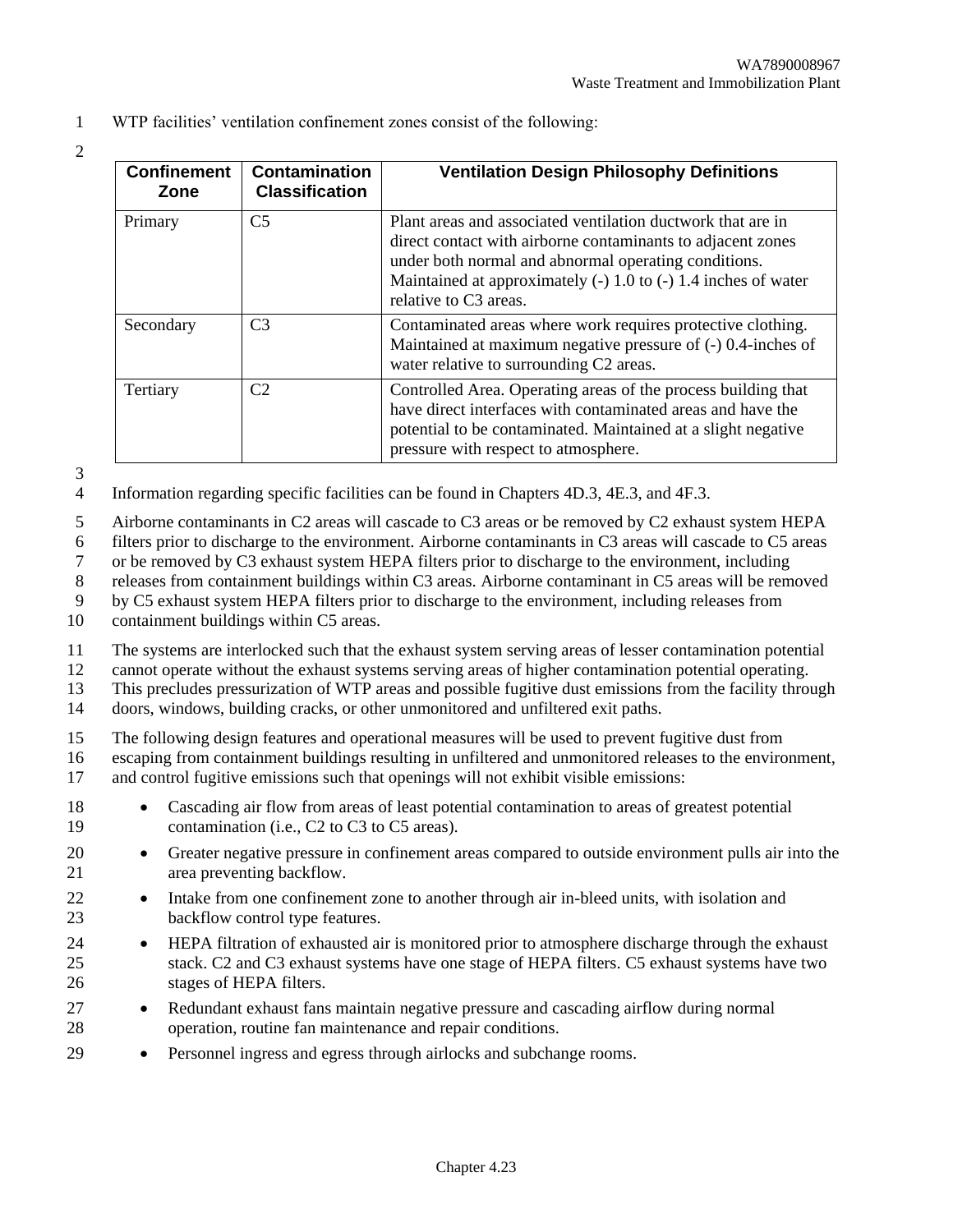- Dedicated HEPA-filter systems will be provided for each maintenance area, workshop, and decontamination room where local process-generated airborne contaminants will be collected to prevent spread outside of the area.
- Containment buildings (i.e., cells or areas) are typically located within C3 or C5 areas for control of airborne contamination.

• Containment buildings are located within ventilation-controlled process facilities.

# <span id="page-25-0"></span>**Management of Ignitable, Reactive and Incompatible Waste in Tanks**

 In the Baseline configuration, mixed waste from the Hanford Tank Farms is initially designated as both ignitable (D001) and reactive (D003). The D001 and D003 waste numbers are described in the waste analysis plan in DWP Operating Unit Group 10, Chapter 3C. The PTF process vessels are located in a manner that meets the National Fire Protection Association (NFPA) buffer zone requirements for process vessels, as contained in Tables 2-1 through 2-6 of the *NFPA-30 Flammable and Combustible Liquids Code* (NFPA 1981). The process vessels are designed to store the waste in such a way that it is protected from materials or conditions that could cause the contents to ignite or react. Vessel contents will be constantly mixed and will be actively vented to process stacks, which will be equipped with vapor

collection and treatment systems that manage emissions. Further information on waste numbers is

- contained in DWP Operating Unit Group 10, Chapter 3C.
- In the DFLAW configuration, the treated LAW received from the TOC will not demonstrate the characteristics of ignitable or reactive waste.
- Ignitable or reactive waste may be generated from laboratory or maintenance activities. This waste is
- accumulated and managed in compliance with regulatory requirements, in approved containers.
- Potentially incompatible waste generated from laboratory or maintenance activities will not be stored in the tank systems.
- A potential for incompatibility may exist, for example when nitric acid is used to elute waste components
- from ion-exchange column resins that were previously regenerated with sodium hydroxide. To minimize
- a reaction, water flushes are performed between batches.
- Process reagents that could react with waste in the tank systems are stored in areas that are separated by
- physical barriers from process tanks. Potentially incompatible wastes generated from laboratory or
- maintenance activities will not be stored in proximity to each other in the tank systems.

#### <span id="page-25-1"></span> **Waste Treatment Plant Miscellaneous Treatment Sub-Systems [WAC 173-303-680 and WAC 173-303-806(4)(i)]**

- The WTP miscellaneous treatment units consist of the vitrification melters, offgas treatment equipment,
- evaporators and associated equipment. The melters immobilize mixed waste in a glass matrix. The
- following sections provide additional information on the vitrification systems.
- Other miscellaneous treatment sub-systems, and their associated process control features, are described in Section 4.2.

#### <span id="page-25-2"></span>**Melter Capacity and Production**

- For the melters, throughput is defined on the basis of quantity of glass waste produced. In turn, the
- quantity of glass waste produced depends on the degree to which the feed can be incorporated into the
- glass matrix. The maximum design throughput of the LAW Melter systems is approximately 15 metric
- tons per day of glass waste for each melter and approximately 30 metric tons per day. The production rate
- of the HLW Melters is approximately 3 metric tons per day for each melter and approximately 6 metric
- tons per day throughput.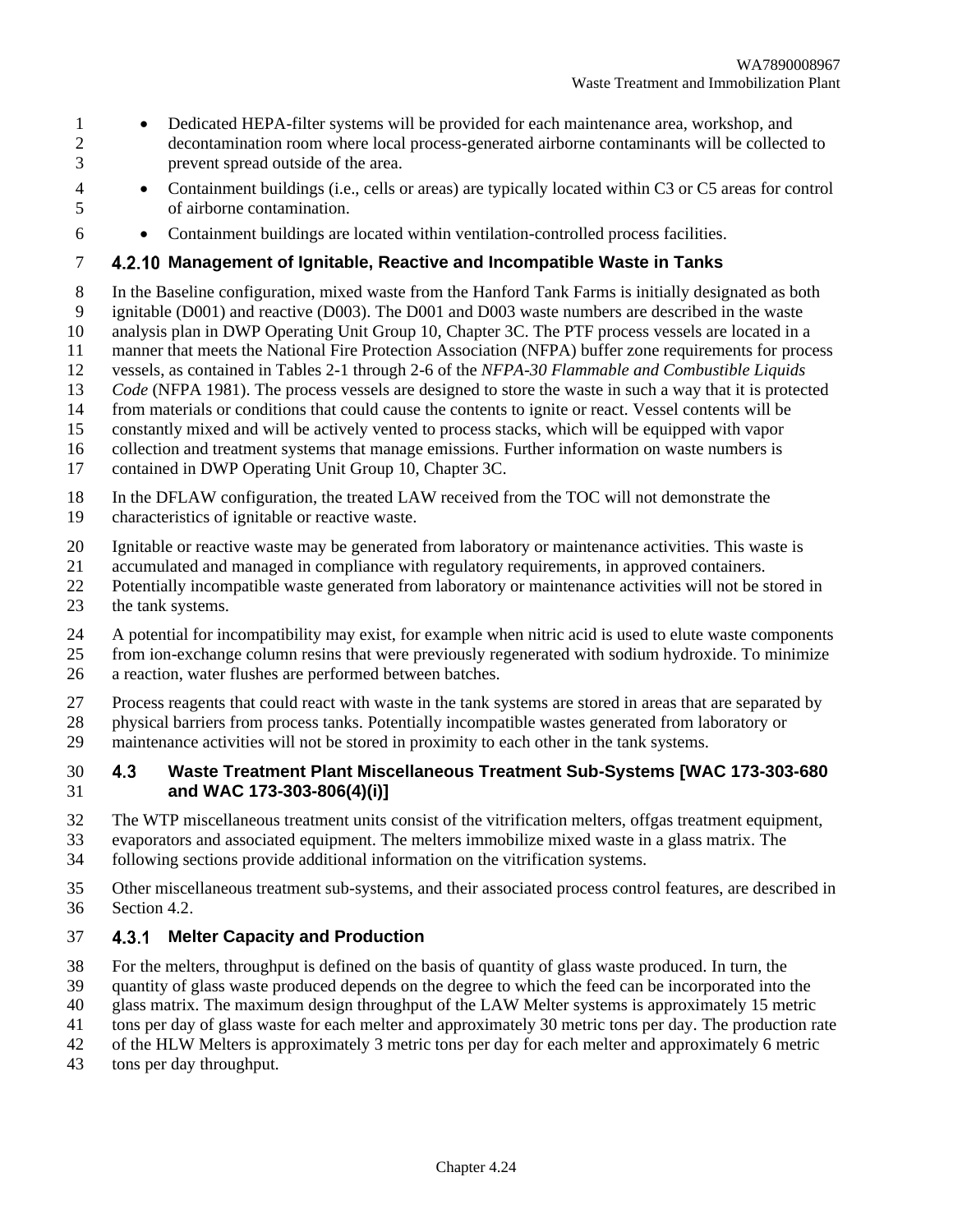- In the event that two LAW melters do not meet the combined production of 30 metric tons of glass a day
- then the existing LAW Building will retain capacity to install the third melter before or after hot start up.
- No melter support vessels or support systems should be deleted from process cell design that could
- preclude later melter installation. A third melter would not be proposed if a third LAW melter would
- exceed the capacity of the container handling system or the ventilation system in the LAW Building.

### <span id="page-26-0"></span>**Description of Melter Units [WAC 173-303-806(4)(i)(i)]**

- The LAW Melter systems are located in the melter galleries and the HLW Melters are housed within the melter caves as depicted in the general arrangement plan and section permit drawings.
- The following subsections provide detailed descriptions of the melter units.

#### Low-Activity Waste Melter Units

- Figure 4A-48 in Chapter 4A provides a sketch of a LAW Melter. Each LAW Melter
- (LMP-MLTR-00001/2) is a rectangular shell, lined with refractory material. An additional outer steel
- casing with access panels is provided to enclose the LAW Melter. This outer steel casing is designed to
- provide local shielding and containment. Each LAW Melter has a nominal design capacity of
- approximately 15 metric tons of glass waste per day. Each has a molten glass surface area of
- 16 approximately 107 square feet  $(f_t^2)$ . Each of the two LAW melters has external dimensions of
- 17 approximately  $31 \times 21 \times 16$  ft high, and weighs approximately 295 metric tons empty and 318 metric tons
- 18 with glass. The operating temperature of the melter is between  $1050^{\circ}$ C and  $1200^{\circ}$ C.
- The locally shielded LAW Melter (LMP-MLTR-00001/2) is operated and maintained in a personnel
- access area. The melter is maintained at a lower pressure than the surrounding room to prevent escape of
- contaminants. Consumable melter parts are replaced through access panels. The melters are transported in
- and out of the gallery on a rail system.
- The melter refractory package is designed to serve as a mechanical, thermal, and electrical barrier
- between the molten glass residing in the melter and the melter shell. The refractory package is housed in a
- steel shell and provides containment for the molten glass. Active cooling on the outside of the refractory
- package is provided by water jackets. The water jackets are in the intermediate loop of a two-loop system
- that transfers heat from the LAW Melter through heat exchangers to cooling towers. The intermediate loop containing the water jacket is a closed system that isolates the water circulating through the water
- jacket from the water in the cooling water loop circulating to the cooling tower. Mixed waste material
- leaking into the intermediate loop cooling water is prevented from becoming an inadvertent discharge via
- the cooling tower. The refractory package provides adequate containment if there is a temporary loss of
- cooling. Penetrations in the melter system are sealed using appropriate gaskets and flanges. This system is
- designed for plenum temperatures of up to 1,100°C. The LAW melter lid is composed of steel and
- refractory material layers.
- Each LAW Melter (LMP-MLTR-00001/2) uses two independent discharge chambers. An air lift pumps
- molten glass from the bottom of the melter pool, through a riser, into a discharge chamber, and pours it
- into an ILAW container. The ILAW is then allowed to cool, forming a highly durable borosilicate glass
- waste form within the container.
- Spent LAW Melters are initially managed within the LAW melter gallery containment building unit.
- Spent LAW Melters are removed from the melter gallery and transported using a transport and rail
- system. If necessary, the melter exterior surfaces will be decontaminated prior to shipment to the
- Integrated Disposal Facility (IDF). Once the melters are removed from WTP, they will be transferred to
- IDF for disposal. Removal of the cooling water within the melters is not required.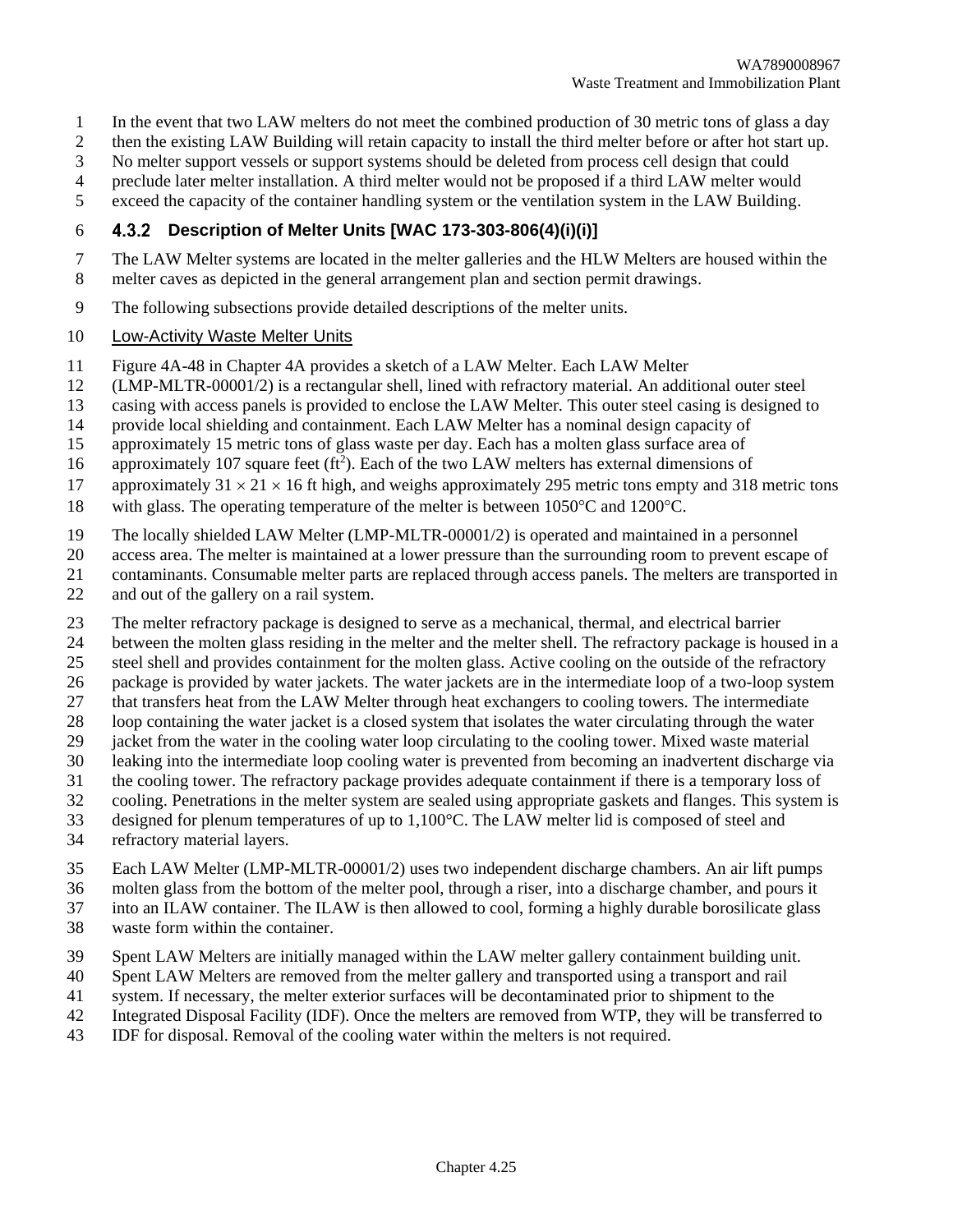- Since the melters are permitted as miscellaneous units, they are not required to meet void requirements
- per WAC 173-303-665(12), but IDF will include measures to minimize subsidence within the disposal
- cells. Treatment of the used melters is not required, because the vitrified glass remaining in the melters
- meets the criteria associated with the Land Disposal Restrictions (LDR) treatment variance approved by
- Ecology.
- High-Level Waste Melter Units
- Figure 4A-27 in Chapter 4A provides a sketch of an HLW Melter. Each HLW Melter
- (HMP-MLTR-00001/2) is a rectangular shell, lined with refractory material. They have four
- compartments: a glass tank, two discharge chambers, and a plenum just above the glass tank. The tanks
- are lined with refractory material designed to withstand corrosion by molten glass.
- The HLW Melter systems consist of two melters. Each HLW Melter (HMP-MLTR-00001/2) is designed
- for glass production rates up to 3 metric tons per day (MTG/d). The normal operating temperature of the
- 13 melter is between  $950^{\circ}$ C and  $1250^{\circ}$ C. The HLW Melters have a molten glass surface area of
- 14 approximately 40 ft<sup>2</sup>. The HLW Melters have external dimensions of approximately 11 ft high  $\times$  14 ft
- 15 deep  $\times$  14 ft wide. The glass contained in a full HLW Melter has a volume of approximately 145 ft<sup>3</sup> and
- weighs approximately 9.1 metric tons. An entire melter, including the supporting structure and transport
- mechanism, weighs approximately 90 metric tons empty and approximately 99 metric tons full.
- The HLW Melters (HMP-MLTR-00001/2) are designed to be remotely operated and maintained. Remote
- maintenance is performed by a power manipulator, overhead crane, and auxiliary hoist, or by
- through-wall master-slave manipulators. The melter is positioned within the HLW Vitrification Facility
- for ease of access and viewing of both discharge chambers during operations, and for viewing access to
- the melter lid to facilitate removal and replacement of subcomponents, if needed. A rail and bogie
- transport system facilitates remote removal and replacement of the entire melter structure.
- The HLW Melters (HMP-MLTR-00001/2) uses a refractory package similar to the LAW melter to
- contain the molten glass. The refractory package is designed to serve as a mechanical, thermal, and
- electrical barrier between the molten glass inside the melter and the melter shell.
- The HLW Melters also use an outer shell, which, with the refractory package, contains the molten glass
- and melter offgas. Active cooling on the exterior of the melter is provided by a water jacket, which is in a
- two-loop system that transfers heat from the HLW Melter through heat exchangers to cooling towers. The
- loop containing the water jacket is a closed system that isolates the water circulating through the water
- jacket from the water in the cooling water loop circulating to the cooling tower. Mixed waste material
- leaking into the intermediate loop cooling water is prevented from becoming an inadvertent discharge
- through the cooling tower. The refractory package provides adequate containment should there be a loss
- of cooling. The HLW Melter lid is constructed of a steel outer shell and insulated from the melter plenum
- by refractory material.
- The HLW Melter uses two independent discharge chambers. Discharge is achieved by transferring the
- molten glass from the bottom of the melter pool, through a riser, and then poured into a stainless steel
- IHLW canister. Glass waste transfer is accomplished through air lifting. The IHLW is then be allowed to
- cool, forming a highly durable borosilicate glass waste form.
- Spent HLW Melters are removed from the melter cave and placed in an overpack. The spent melter is
- treated as newly generated waste, and is initially managed within the HLW melter containment buildings.
- If necessary, the overpack will be decontaminated using a dry process. Failed HLW Melters are stored in
- the failed melter storage building.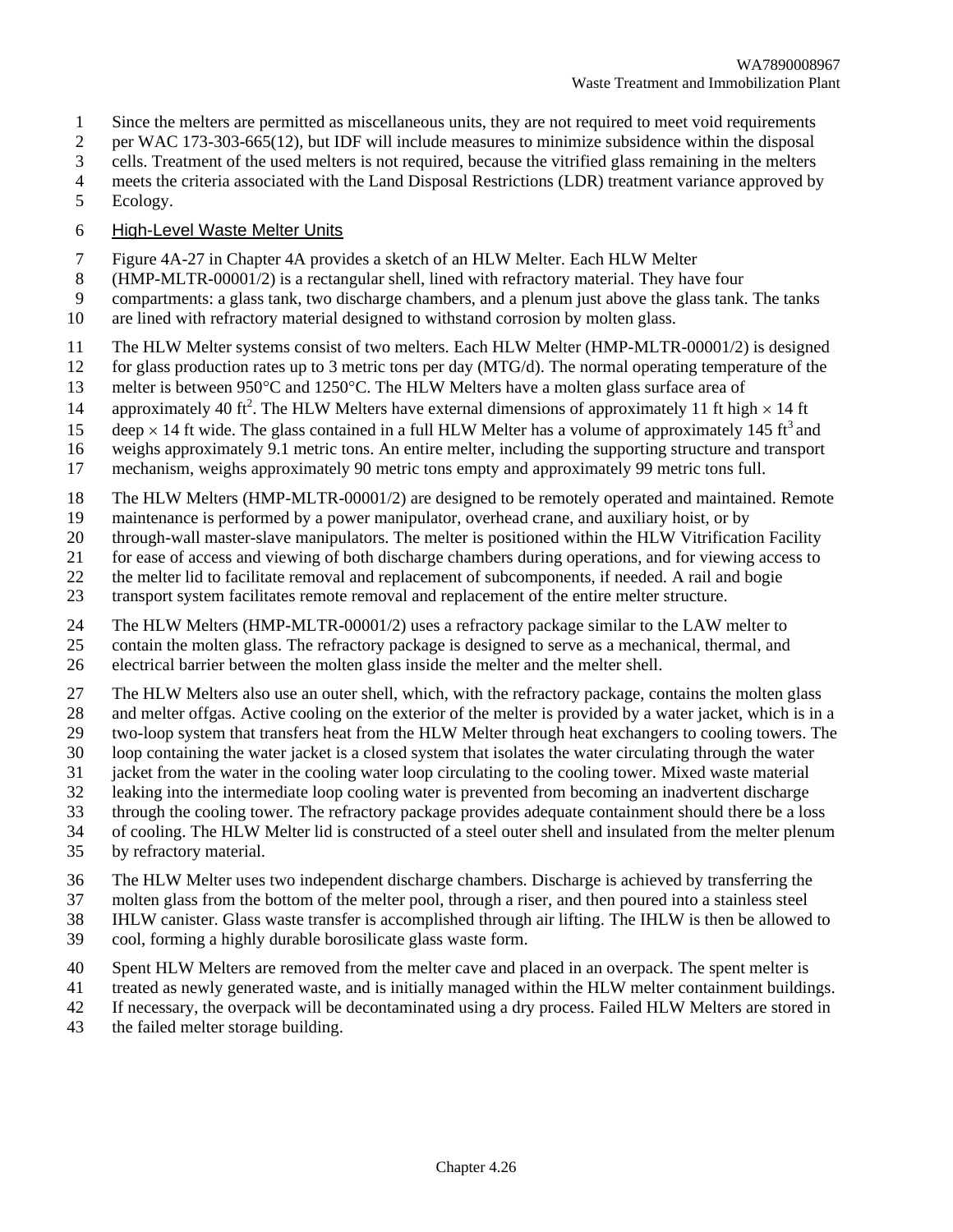#### <span id="page-28-0"></span>**Automatic Waste Feed Cut-Off System**

The LAW and HLW Melters are equipped with the ability to cut off waste feed. Automatic waste feed

- cut-off systems terminate feed to the melter if a specified operating condition is exceeded. This design
- approach is consistent with the WAC 173-303-680 regulatory requirements.
- The LAW (LMP-MLTR-00001/2) and HLW (HMP-MLTR-00001/2) Melters are fed via air displacement
- slurry pumps that utilize pressurized air as the motive force. These pumps supply feed to the melters in
- slugs that act to keep lines from plugging. The feed is injected into the melters through the feed nozzles
- on top of the melter creating a "cold cap," where waste feed undergoes several physical and chemical
- changes. The glass product in the melter is then "air lifted" through the discharge chamber and into the glass container. Melter offgas is generated from the vitrification of LAW and HLW of which the rate of
- generation is dynamic and not steady state. The offgas is then carried away and treated via a dedicated
- 
- offgas system.
- The melter systems are designed to minimize the need for automatic waste feed cut-off functions. Control
- of melter level and plenum pressure, process alarming, and optimized operating procedures are in place to
- reduce the occurrences of interlocking. Given the processing speeds and the relatively slow rates of
- change in the operating states of the melter, operators should have adequate time to react to upset
- conditions. An example of the slow rate of change can be seen in the volume of feed per air displacement
- slurry pump feed cycle when increasing melter level. Each pump cycle adds approximately one gallon of
- slurry into the melter. At one gallon of volume, the liquid level rises no greater than 0.01 inch inside the
- melter. This provides ample time for operator response.
- Previous operating experience with similar melter systems has shown the following operating conditions may warrant automatic waste feed cut off:
- Maximum melter chamber pressure.
- 24 Minimum off-gas temperature at the thermo catalytic oxidizer bed inlet.
- Maximum carbon bed adsorber bed temperature.
- 26 Maximum stack gas flow rate.
- Maximum stack gas carbon monoxide.
- These interlocks have been sufficient to allow continued melter operations without inadvertent feed cut off signals, yet provide a sufficient safety margin, and can be found in Permit Condition Table III.10.H.F.

#### <span id="page-28-1"></span>**Offgas Treatment System**

- The offgas treatment system treats or removes steam, aerosols, entrained particulates, decomposition products, and volatile contaminants that are generated from the vitrification processes and the vessel ventilation systems. The typical constituents contained in the melter offgas stream are as follows:
- Nitrogen oxides from decomposition of metal nitrates in the melter feed.
- Chloride, fluoride, and sulfur as oxides, acid gases, and salts.
- Entrained feed material and glass.
- A detailed description of the current offgas treatment trains for the LAW (LMP-MLTR-00001/2) and HLW (HMP-MLTR-00001/2) Melters is provided in Chapter 4E and Chapter 4F, respectively.

#### <span id="page-28-2"></span>**Miscellaneous Unit Emissions Performance**

- The WTP melter systems are thermal treatment units classified as miscellaneous units in Washington
- Administrative Code (WAC 173-303-680). The dangerous waste regulations require that permits for
- miscellaneous units include such terms, conditions, and provisions that are necessary to protect human
- health and the environment and are appropriate for the miscellaneous unit being permitted. Ecology has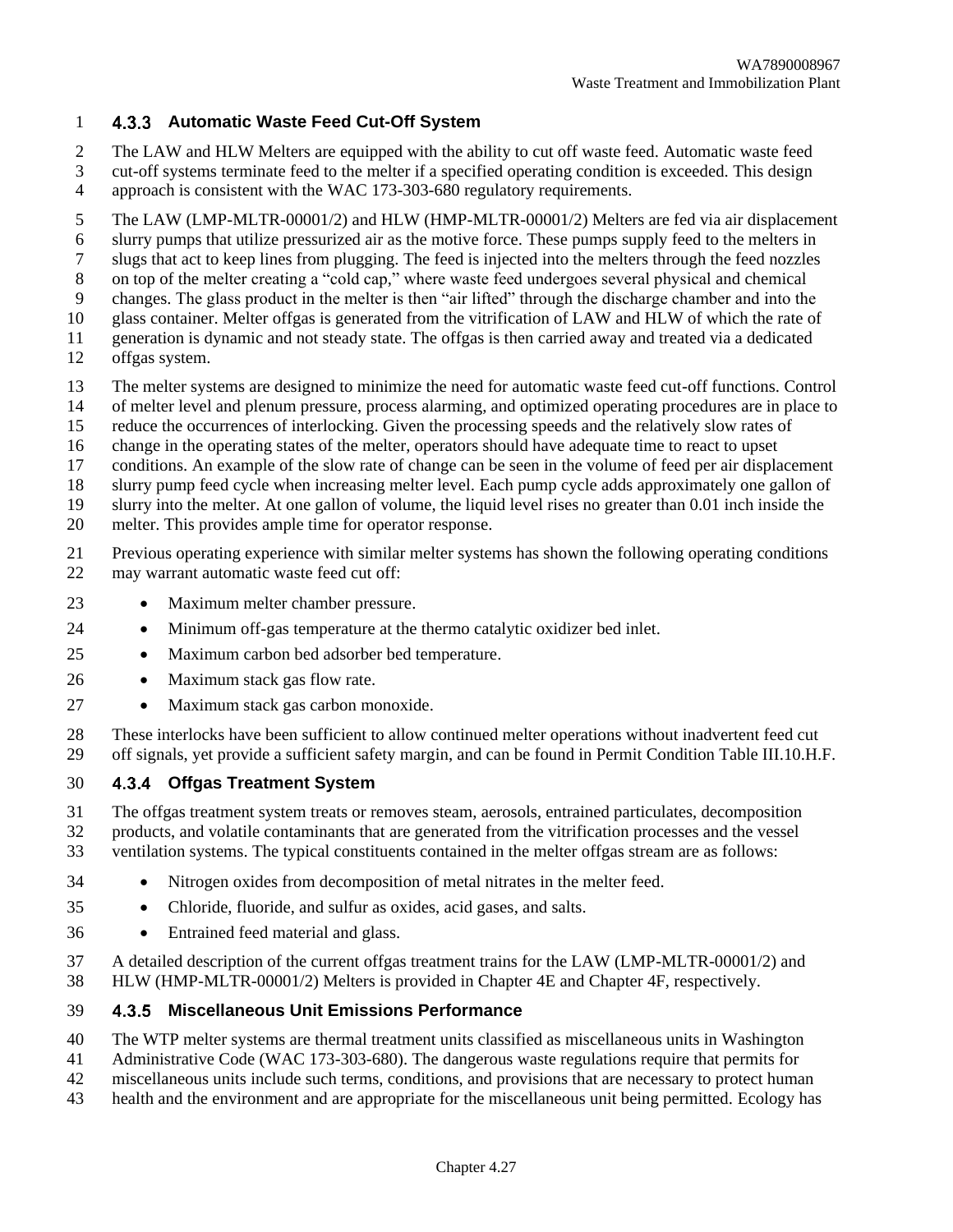- 1 determined that regulations that are most appropriate to apply to the melters and offgas systems
- 2 (melter systems) are found in the tank requirements (WAC 173-303-640) and applicable sections of the
- 3 incinerator requirements (WAC 173-303-670) and 40 CFR Section 63.1203. As applied to the melter
- 4 systems, the tank regulations primarily provide requirements for structural integrity, material
- 5 compatibility, secondary containments, etc.
- 6 The incinerator regulations primarily provide operational requirements for parameters such as
- 7 temperature, pressure, feed rate, demonstration testing, and performance standards, etc. Ecology
- 8 determined and incorporated into the final WTP DWP issued in September 2002 the standards specified
- 9 in 40 CFR Section 63.1203 in the following table apply to the WTP melter system miscellaneous units.
- 10

| <b>Miscellaneous Unit Emissions Performance Standards</b> |                                                                                                                                                                                                                                          |  |
|-----------------------------------------------------------|------------------------------------------------------------------------------------------------------------------------------------------------------------------------------------------------------------------------------------------|--|
| <b>Pollutant</b>                                          | <b>Ecology-Directed Requirement</b>                                                                                                                                                                                                      |  |
| <b>PODC</b>                                               | 99.99% destruction and removal efficiency (DRE)                                                                                                                                                                                          |  |
| Dioxins and Furans                                        | 0.20 ng TEQ/dscm                                                                                                                                                                                                                         |  |
| Mercury                                                   | $45 \mu g/ds$ cm                                                                                                                                                                                                                         |  |
| Lead and Cadmium                                          | $120 \mu$ g/dscm, combined emissions                                                                                                                                                                                                     |  |
| Arsenic, Beryllium, Chromium                              | 97 $\mu$ g/dscm, combined emissions                                                                                                                                                                                                      |  |
| Carbon Monoxide and Hydrocarbons                          | Carbon monoxide not in excess of 100 ppmdy over an hourly<br>rolling average, monitored continuously with a continuous<br>emissions monitoring system.                                                                                   |  |
|                                                           | Hydrocarbons not in excess of 10 ppmdy during DRE test runs,<br>over an hourly rolling average (monitored with a continuous<br>emissions monitoring system during test runs), corrected to<br>7 percent oxygen, and reported as propane. |  |
| Hydrochloric Acid and Chlorine Gas                        | 21 ppmv, combined emissions, expressed as hydrochloric acid<br>equivalents, dry basis                                                                                                                                                    |  |
| <b>Particulate Matter</b>                                 | 34 mg/dscm                                                                                                                                                                                                                               |  |

PODC is Principle Organic Dangerous Constituent.

TEQ is dioxin/furan toxicity equivalence defined in 40 CFR 63.1201(a).

dscm is dry standard cubic meter.

ppmv is parts per million by volume.

ppmdv is parts per million by volume, dry.

Rolling average is the average of all 1-minute averages over the averaging period [40 CFR 63.1201(a)].

- 11
- 12 DOE intends that the melter systems be designed and constructed so that they operate in compliance with
- 13 the appropriate and applicable standards. Environmental performance demonstrations during cold
- 14 commissioning of the HLW and LAW Vitrification facilities are used to verify compliance with the
- 15 Destruction and Removal Efficiency (DRE) and other applicable air emission standards.

### <span id="page-29-0"></span>16 **Physical and Chemical Characteristics of Waste [WAC 173-303-680(2)(a)(i)]**

- 17 A description of the waste characteristics of the LAW and HLW feeds is presented in DWP Operating
- 18 Unit Group 10, Chapters 3A and 3C. The immobilized waste generated by the vitrification processes is in
- 19 the form of glass that maintains its chemical and physical integrity during long-term storage. Chapters 3A
- 20 and 3C describe the types and frequency of analysis that are performed on the glass waste.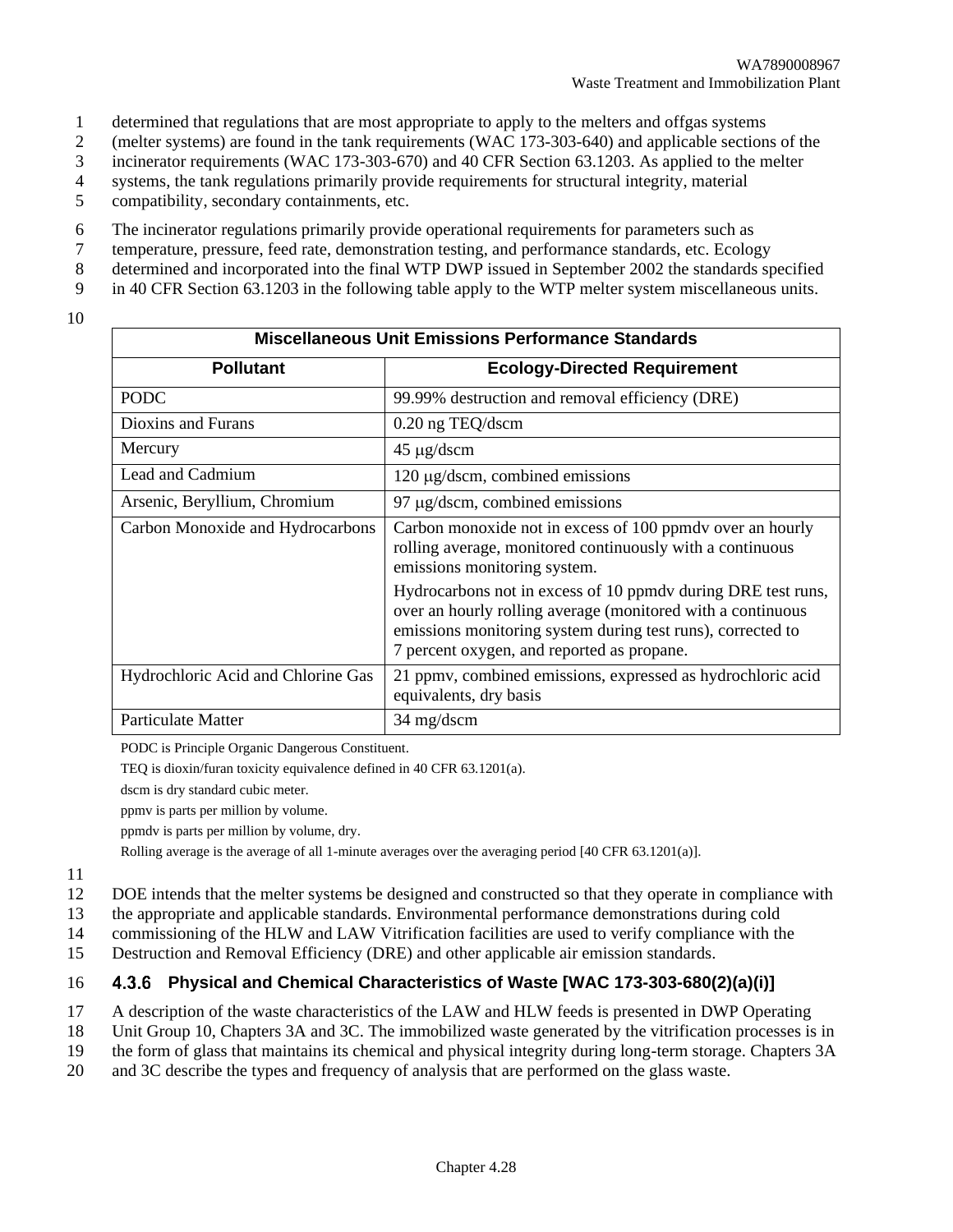#### <span id="page-30-0"></span>**Environmental Performance Standards for Melter Systems [WAC 173-303-680(2)]**

2 An environmental performance demonstration will be conducted to demonstrate the efficiency of the

- LAW and HLW Melter systems and their respective air pollution control systems. Emissions from the
- LAW and HLW systems will be sampled and analyzed during an environmental demonstration performed
- during cold commissioning. The data developed during the environmental performance demonstration
- supports the screening-level risk assessment, which supports the development of environmental
- performance standards for the LAW and HLW Melter systems.
- The operational activities of the WTP include methods intended to ensure proper performance of equipment and processes.

#### **Protection of Groundwater, Subsurface Environment, Surface Water, Wetlands and Soil Surface [WAC 173-303-680(2)(a) and (b)]**

- The LAW Melters are located in the LAW Melter Gallery (L-0112) within the LAW Vitrification
- Facility. The HLW Melters are located in the HLW Melter caves (H-0117, H-0106) within the HLW
- Vitrification Facility. Both plants are designed to comply with standards that ensure protection of the

surface and subsurface environments. The vitrification plants are completely enclosed and are designed to

- have sufficient structural strength and corrosion protection to prevent collapse or other structural failure.
- In addition, the melter systems, melter feed systems, and related piping are provided with secondary
- containment, to minimize the potential for release. The LAW Melter Gallery (L-0112) and the HLW
- Melter caves (H-0117, H-0106) will be permitted as containment buildings and are described in
- Chapter 4E and Chapter 4F, respectively.
- Floors within the vitrification plants are protected in a manner consistent with the intended usage of the
- space. The floor and portions of the walls of HLW Melter cave are partially lined with stainless steel.
- Nonradioactive materials usage areas requiring heavy equipment have concrete floors with hardener and
- sealer finishes.
- The *Hanford Facility Dangerous Waste Permit Application General Information Portion*, Section 5.4
- (DOE-RL 1998), provides climatological data, topography, hydrogeological and geological
- characteristics, groundwater flow quantity and direction, groundwater quality data, and surface water
- quantity and quality data for the area around the WTP.

### **Protection of the Atmosphere [WAC 173-303-680(2)(c)]**

- A risk assessment is performed to evaluate the impacts of the WTP emissions on human and ecological
- receptors. Actual offgas emissions is measured during an environmental performance demonstration that
- is performed as part of the WTP commissioning activities. The data is used during a screening-level risk
- assessment that is performed to determine ecological and human health risk. The emissions data and the
- results of the screening level risk assessment are used to establish operating conditions for the melters that
- do not endanger human health and the environment.

### <span id="page-30-1"></span>**Treatment Effectiveness Report [WAC 173-303-806(4)(i)(iv)]**

- A treatment effectiveness report evaluating the performance of the miscellaneous treatment sub-systems,
- and their effectiveness in treating the LAW and HLW, will be located in DWP Operating Unit Group 10.
- The report uses the results of the environmental performance demonstration and the risk assessment
- activities to document treatment effectiveness of miscellaneous treatment sub-systems.

### <span id="page-30-2"></span>**Approach to Risk Assessment [WAC 173-303-680(2)(c)(i) through (vii)]**

- A screening level risk assessment is being conducted to evaluate any possible human health and
- ecological risk posed by the thermal treatment of mixed wastes. The risk assessment provides information
- about the potential terrestrial, aquatic, and food pathways for exposure of human and ecological receptors
- to dangerous waste constituents. This risk assessment presents the quantitative methods, detailed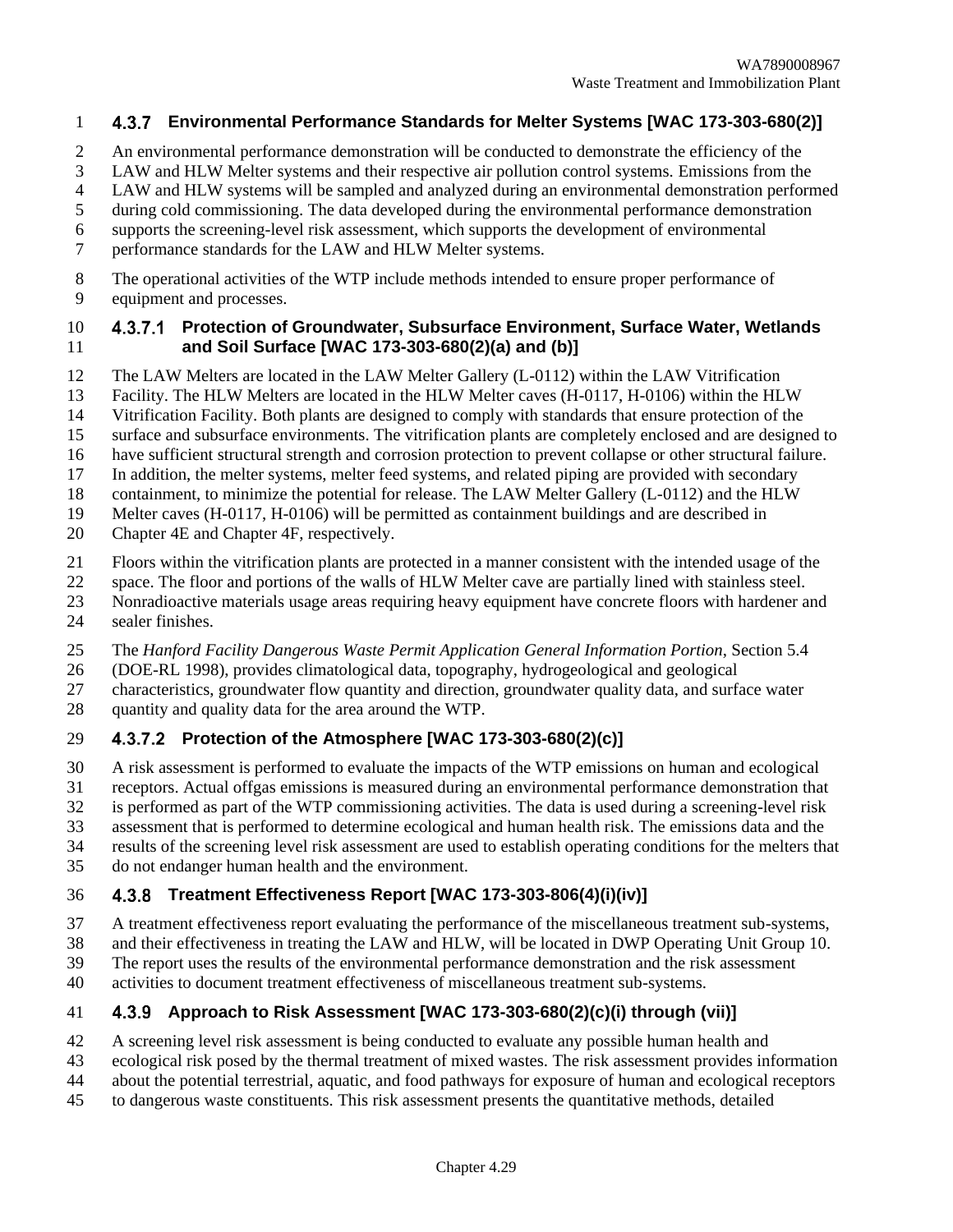- assumptions, and numerical parameters that are used to estimate the nature, extent, and magnitude of
- potential risks from operation of the WTP. The primary regulatory guidance followed for this risk
- assessment is found in the *Human Health Risk Assessment Protocol for Hazardous Waste Combustion*
- *Facilities* (EPA 1998a) and the *Screening-Level Ecological Risk Assessment Protocol for Hazardous*
- *Waste Combustion Facilities* (EPA 1999a)
- Treated air emissions through the stack are the only planned direct releases into the environment from the
- WTP. Other waste streams are transferred to a permitted facility and are not released directly into the
- environment.
- Major components of the human health and ecological risk assessment process for evaluating airborne emissions are as follows:
- 11 Risk assessment work plan.
- Pre-demonstration test risk assessment.
- Final risk assessment.
- The overall approach for the risk assessment is to identify potential risks associated with various
- receptors, their locations, exposure pathways, and activity patterns in two broad exposure scenarios, as follows:
- Plausible exposure scenario.
- 18 Worst-case exposure scenario.
- The plausible exposure scenarios are based on where potential receptors currently exist or may reasonably
- be expected to exist within the foreseeable future. The worst-case assumptions are based on locations of
- maximum concentration even though it is not expected that such receptors will ever actually exist at these
- locations. Both scenarios reflect current uses of the surrounding land and habitat and reasonable
- assumptions about future uses of the land and habitat.
- During the environmental performance demonstration, emission samples are collected and analyzed, and
- the data used to evaluate risk to the human population and ecological (such as wildlife) receptors.
- Operating conditions are established for the WTP, which limit risks to human health and the environment
- to acceptable levels.

#### <span id="page-31-0"></span>**Other Waste Management Units**

- Sections 4.4.1 through 4.4.5 discuss the applicability of the requirements for waste management units that
- have not been discussed up to this point in the permit. Sections 4.4.6 through 4.4.9 describe the
- applicability of air emission controls, waste minimization, groundwater monitoring, and functional design
- requirements to the WTP. References to other sections of the permit are provided as appropriate.

#### <span id="page-31-1"></span>**Waste Piles**

 The operation of the WTP does not involve the placement of dangerous waste in waste piles. Therefore, the requirements of WAC 173-303-660, *Waste piles*, do not apply to the WTP.

#### <span id="page-31-2"></span>**Surface Impoundments**

 The operation of the WTP does not involve the placement of dangerous waste in surface impoundments. Therefore, the requirements of WAC 173-303-650, *Surface impoundments*, do not apply to the WTP.

#### <span id="page-31-3"></span>**Incinerators**

- The WTP does not include a dangerous waste incinerator. However, applicable sections of the incinerator
- requirements in WAC 173-303-670, and 40 CFR Section 63.1203 apply to the WTP.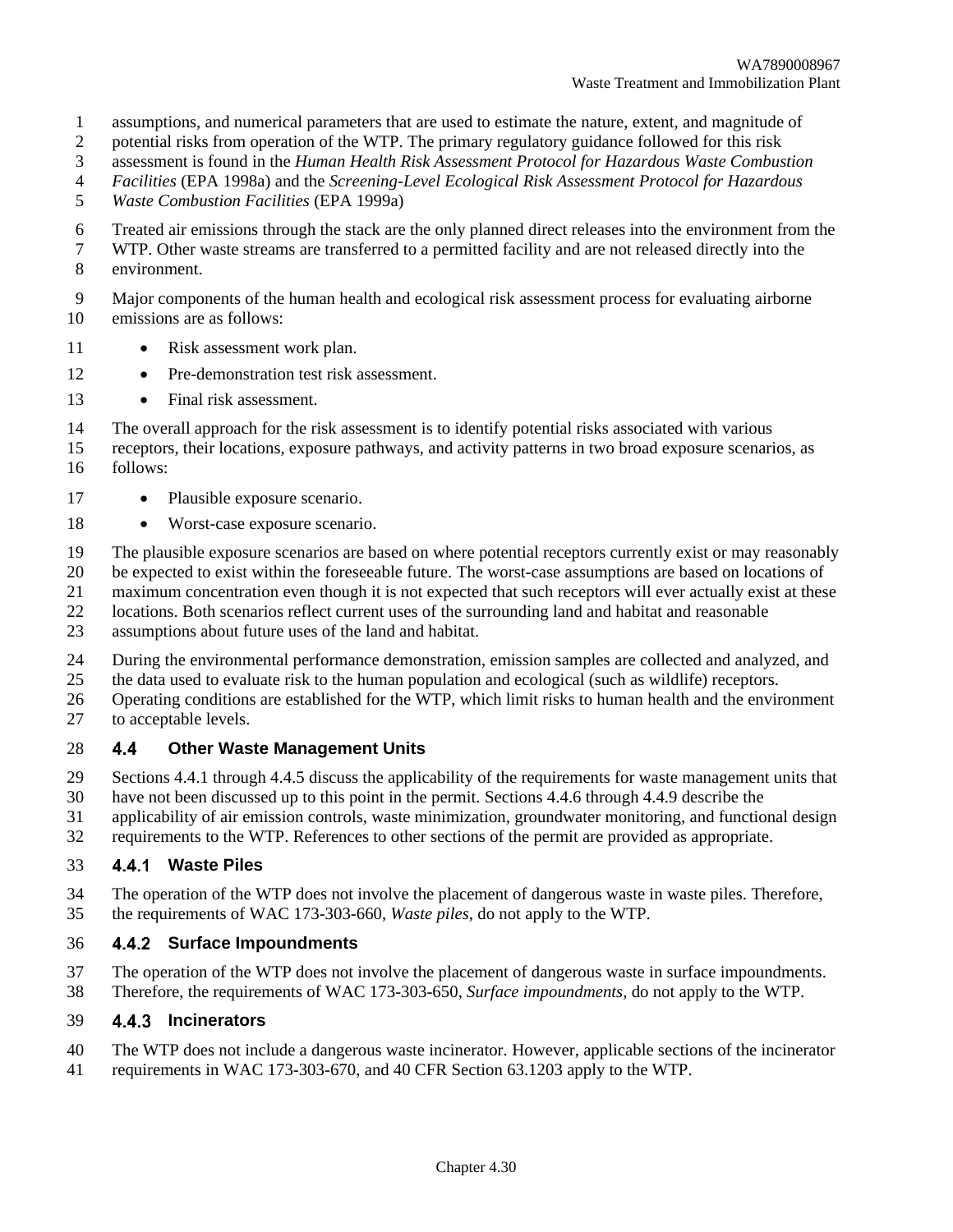### <span id="page-32-0"></span>**Landfills**

- The operation of the WTP does not involve the placement of dangerous waste in landfills. Therefore, the
- requirements of WAC 173-303-665, *Landfills*, do not apply to the WTP.

### <span id="page-32-1"></span>**Land Treatment**

 The operation of the WTP does not involve the land treatment of dangerous waste. Therefore, the requirements of WAC 173-303-655, *Land treatment*, do not apply to the WTP.

### <span id="page-32-2"></span>**Air Emissions Control**

- Information regarding air emissions control is provided in the following sections:
- PTF Vessel Vent Process and Exhaust System (PVP/PVV) Chapter 4D, Section 4D.4.2.
- LAW Vitrification Facility offgas treatment system description Chapter 4E, Section 4E.4.2.
- HLW Vitrification Facility offgas treatment system description Chapter 4F, Section 4.2.
- 12 DFLAW EMF Vessel Vent Process System (DVP) Chapter 4G, Section 5.1.
- Process vents (40 CFR 264 Subpart AA) Section 4.2.9.2.
- Equipment leaks (40 CFR 264 Subpart BB) Section 4.2.9.3.
- 15 Tanks and containers (40 CFR 264 Subpart CC) Section 4.2.9.4.

### C1 Ventilation (C1V) System

- C1 areas are normally occupied and are expected to remain free of contamination. C1 areas will be
- operated slightly pressurized relative to atmosphere and other adjacent areas. The C1V system consists of
- air handling units, change rooms exhaust fan, ductwork, and accessories. Areas served by this system include:
- 21 Office spaces.
- Control Room.
- Incident Command Post (ICP) (During DFLAW operations).
- Lunch Room.
- Restrooms.
- Change Rooms.
- 27 Truck Bays.
- LAW Switchgear Building.

### C2 Ventilation (C2V) System

- C2 areas will typically consist of non-process operating areas, equipment rooms, stores, access corridors,
- and plant rooms adjacent to areas with higher contamination potential. The C2V is served by dedicated air
- handling units and exhaust fans. Ventilation air supplied to C2 areas will be exhausted by the C2 exhaust
- system and cascaded into adjacent C3 areas. The C2 areas will maintain a nominal negative pressure
- relative to atmosphere. C2 exhaust will pass through one stage of HEPA filters and be discharged to the
- atmosphere by the exhaust fans. Supply and exhaust fans are provided with variable frequency drives.
- C3 Ventilation (C3V) System
- C3 areas are normally unoccupied, but allow operator access, for instance during maintenance. C3 areas
- will typically consist of filter plant rooms, workshops, maintenance areas, and monitoring areas. Air will
- generally be drawn from C2 areas and, wherever possible, cascaded through the C3 areas into C5 areas, or
- alternatively exhausted from the C3 areas by the C3 exhaust system. In general, air cascaded into the
- C3 areas will be from adjacent C2/C3 subchange rooms. C3 exhaust will pass through one stage of HEPA